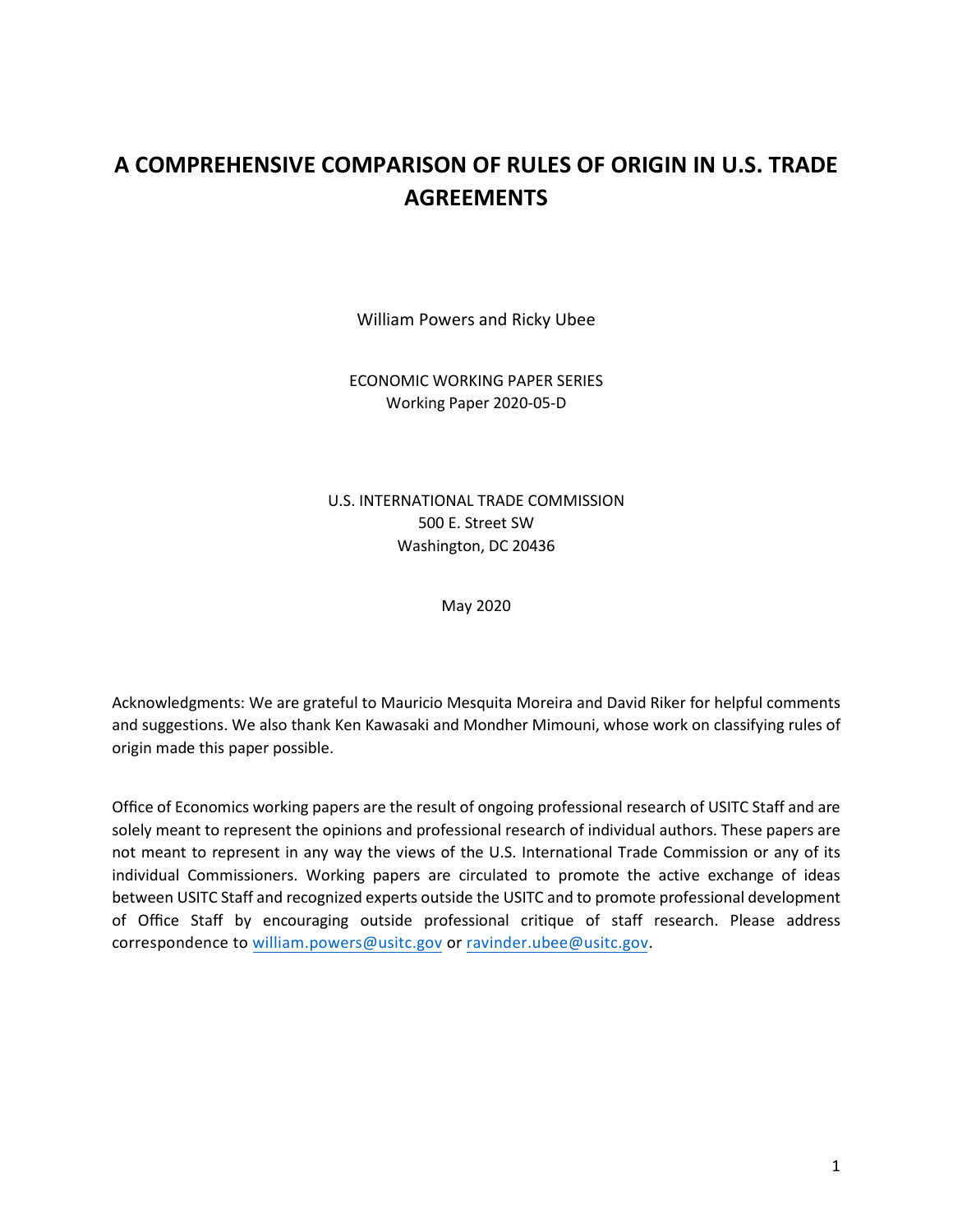A Comprehensive Comparison of Rules of Origin in U.S. Trade Agreements William Powers and Ravinder Ubee Office of Economics Working Paper 2020-05-D May 2020

#### **Abstract**

This paper provides the first comprehensive comparison of rules of origin (ROO) in U.S. regional trade agreements (RTAs), showing considerable heterogeneity of ROO across agreements and sectors. Although NAFTA has been presented in previous literature as a model of U.S. agreements, we show that ROO in later agreements diverge considerably from those in NAFTA. Regional value content requirements are common in RTAs, both in the United States and elsewhere, yet our analysis shows that the share of value added in exports from U.S. preferential trading partners has played little role in the types of ROO that they face. The recent analysis of USMCA has brought attention to the complex nature of motor vehicle ROO in U.S. agreements. We survey the small literature analyzing these ROO to highlight the challenges of estimating the impact of modern ROO.

William Powers, Director, Office of Economics, [william.powers@usitc.gov](mailto:william.powers@usitc.gov)  Ricky Ubee, Research Division, Office of Economics, [ravinder.ubee@usitc.gov](mailto:ravinder.ubee@usitc.gov)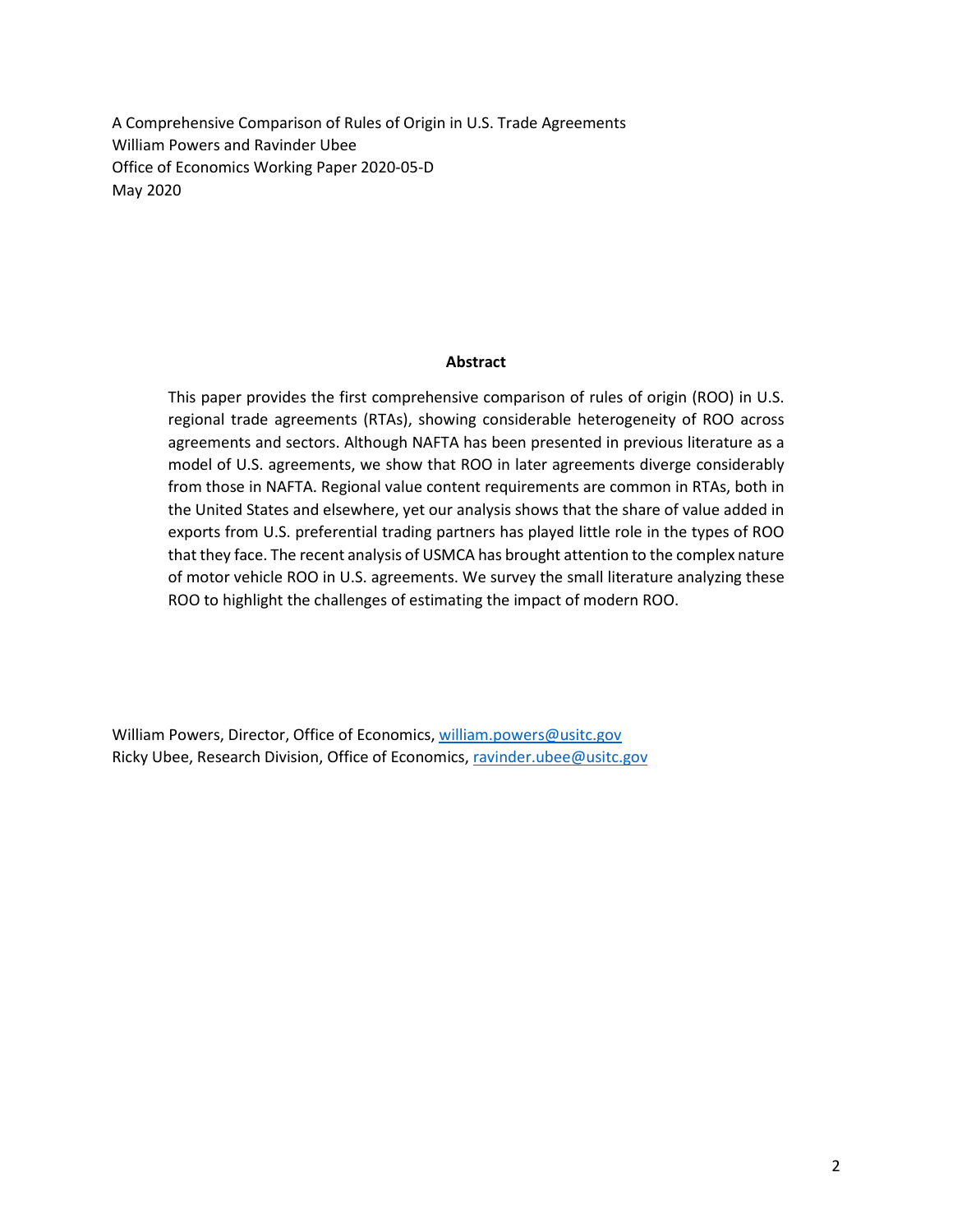## **Introduction**

Recent negotiations of the U.S.-Mexico-Canada Agreement (USMCA) has brought renewed attention to the role of rules of origin (ROO) in trade agreements. Although ROO are often considered—if they are considered at all—as a narrow, technical matter, there is a large and growing literature that shows that ROO can have substantial economic effects. ROO have been shown to affect the scope of trade, raising trade costs while reducing the value and varieties of traded goods. They have also been shown to reshape trade—for example, limiting trade in final goods while boosting trade in intermediates, and diverting trade from global suppliers to regional supply chains.

There are likely thousands of different ROO in RTAs in force today; our dataset shows 214 different classifications of ROO in U.S. agreements alone. Because of the complexity of ROO, empirical analysis of their impacts has often focused on a single trade agreement or industry. The analysis in this paper provides the first unified examination of ROO in all U.S. free trade agreements prior to the USMCA and shows that ROO in U.S. agreements have diverged considerably over the past 25 years. Contrary to the results in the literature showing increasing stringency of global ROO over time, we do not find any overall increase in the stringency of ROO in U.S. RTAs in this period. However, the variety of ROO for the same products has increased as the number of agreements has risen.

ROO can vary considerably in their effects on trade. While the literature has not shown that one type of ROO is universally the least costly, it is clear that the cost of complying with ROO rises when they vary considerably across products or across agreements, and that harmonizing ROO or allowing other regimewide facilitation measures such as cumulation can reduce costs and increase utilization of trade agreements.

The complexity of the ROO substantially increase the difficulty quantifying their effects, and the data requirements of the analysis are high. Common trade policy models, such as CGE models, can capture upstream and downstream linkages but lack the product-level detail that reflect how ROO are actually applied. Custom-built partial equilibrium models can provide a tool for ROO analysis, though they require information at the level of the firm or even on individual products. The small literature examining auto ROO in the recently negotiated USMCA provides some useful examples, and highlights the challenges of undertaking the analysis of even a single sector.

Although ROO provide a gateway to preferential tariff treatment, they can also impede competitiveness in the face of changing technology and global sourcing. As demonstrated by USMCA, ROO can affect trade in major sectors of the economy for both developed and developing countries. Getting a better understanding of how ROO affect trade is increasingly important, even as recent changes to U.S. agreements may be increasing the complexity of these rules in some sectors and making them more difficult to analyze.

The rest of the paper is organized as follows. The next section provides a review of relevant academic literature on the impacts of ROO. Then we provide a discussion of the data we use, followed by an analysis of ROO across RTAs and industries, a discussion of the ROO in USMCA, and a conclusion.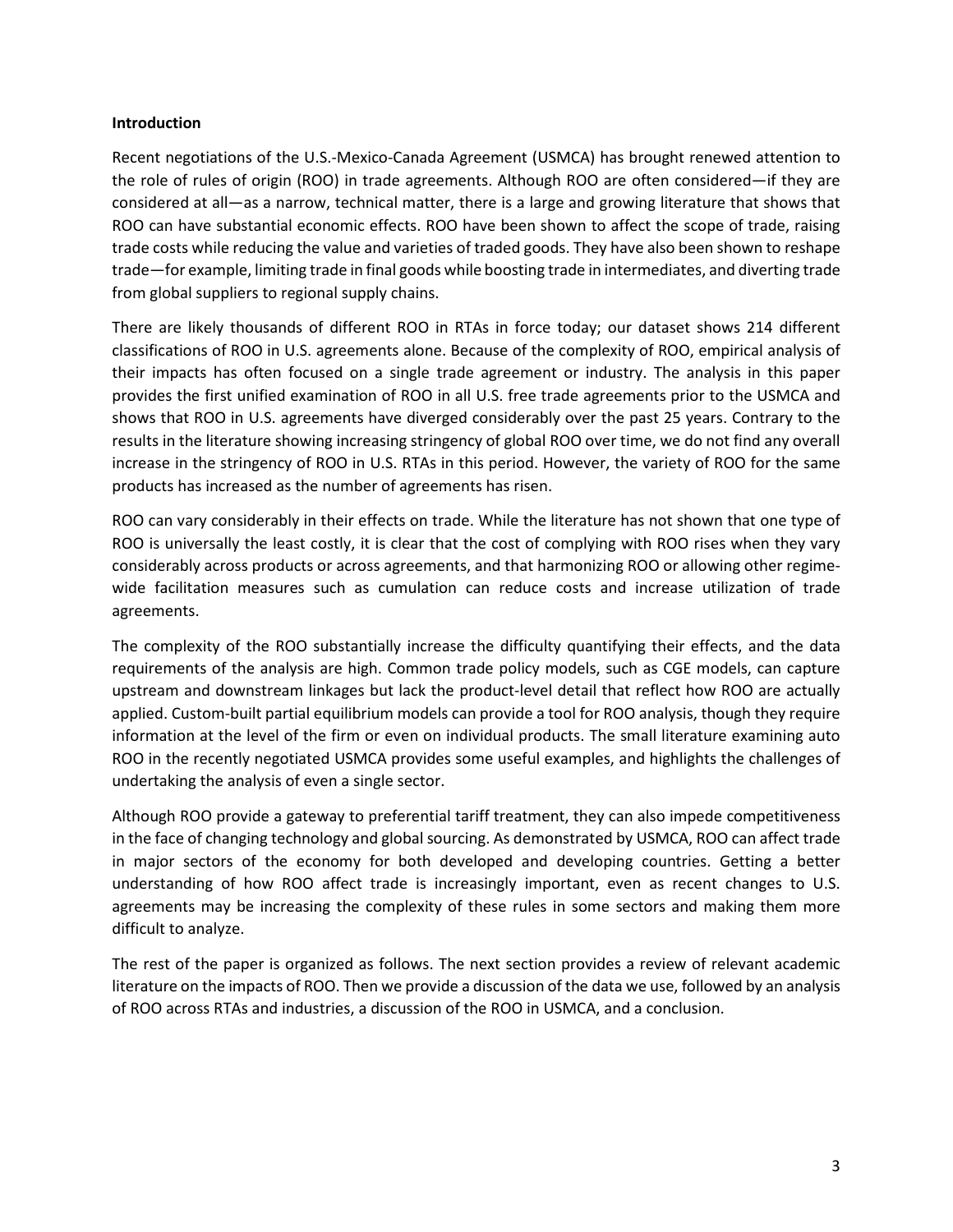# **Relevant literature**

Preferential ROO—hereafter, simply ROO—are the criteria that must be met to confer origin on an import in order for it to enter under a preferential duty rate. Broadly, ROO criteria fall into one of three categories:

- Change in Tariff Classification (CTC): A requirement that a product be processed to the point of changing tariff lines at either the chapter, heading, or subheading level.
- Regional Value Content (RVC): A requirement that the product contain a certain amount or share of value added from an eligible country, or set of countries, specified in the agreement.
- Technical requirements: A requirement that the product undergo a special process.

There are likely thousands of different ROO in RTAs in force today, given that (i) there are numerous types of technical requirements; (ii) ROO can require multiple criteria be met; and, conversely (iii) ROO can provide importers a choice in the criteria used to confer origin. It is possible to find individual ROO that include all three of these complicating factors. This paper relies on a dataset of ROO in all U.S. RTAs prior to USMCA. The dataset was produced by the National Graduate Institute for Policy Studies (GRIPS) in Tokyo and the International Trade Centre in Geneva. It contains 214 distinct types of ROO.

The literature on the effects of ROO has developed substantially since Herin (1986). Since that time there have been dozens of papers quantifying the restrictiveness, determinants, and impact of ROO. Many studies have examined the extent to which ROO increase cost, consistently finding an average ad-valorem equivalent trade cost in the range of 2–5 percent (e.g., Herin, 1986; Cadot et al., 2006a; Francois et al., 2006; Cadot and Ing, 2016). These trade costs can offset a substantial share of preferential tariff margins granted by an RTA. Despite this consistency in estimates, Estevadeordal and Suominen (2004) find that ROO restrictiveness has increased substantially over time. Beyond the average, studies consistently find that ROO are more stringent in sectors with tariff peaks, such as apparel, footwear, and motor vehicles. For example, Cadot and Ing (2016) examine ASEAN agreements and find that, while the average AVE in these agreements is only 3.4 percent, costs in the apparel sector can exceed 35 percent.

Many studies use product-specific ROO information gleaned from tariff schedules in trade agreements. ROO are generally defined at the HS 6-digit level, with over 5,000 products per agreement. Hence, gathering this information is a data-intensive effort, and these studies tend to rely on a limited number of agreements (often only one or two). Table 1 summarizes the results in for selected studies employing product-specific ROO.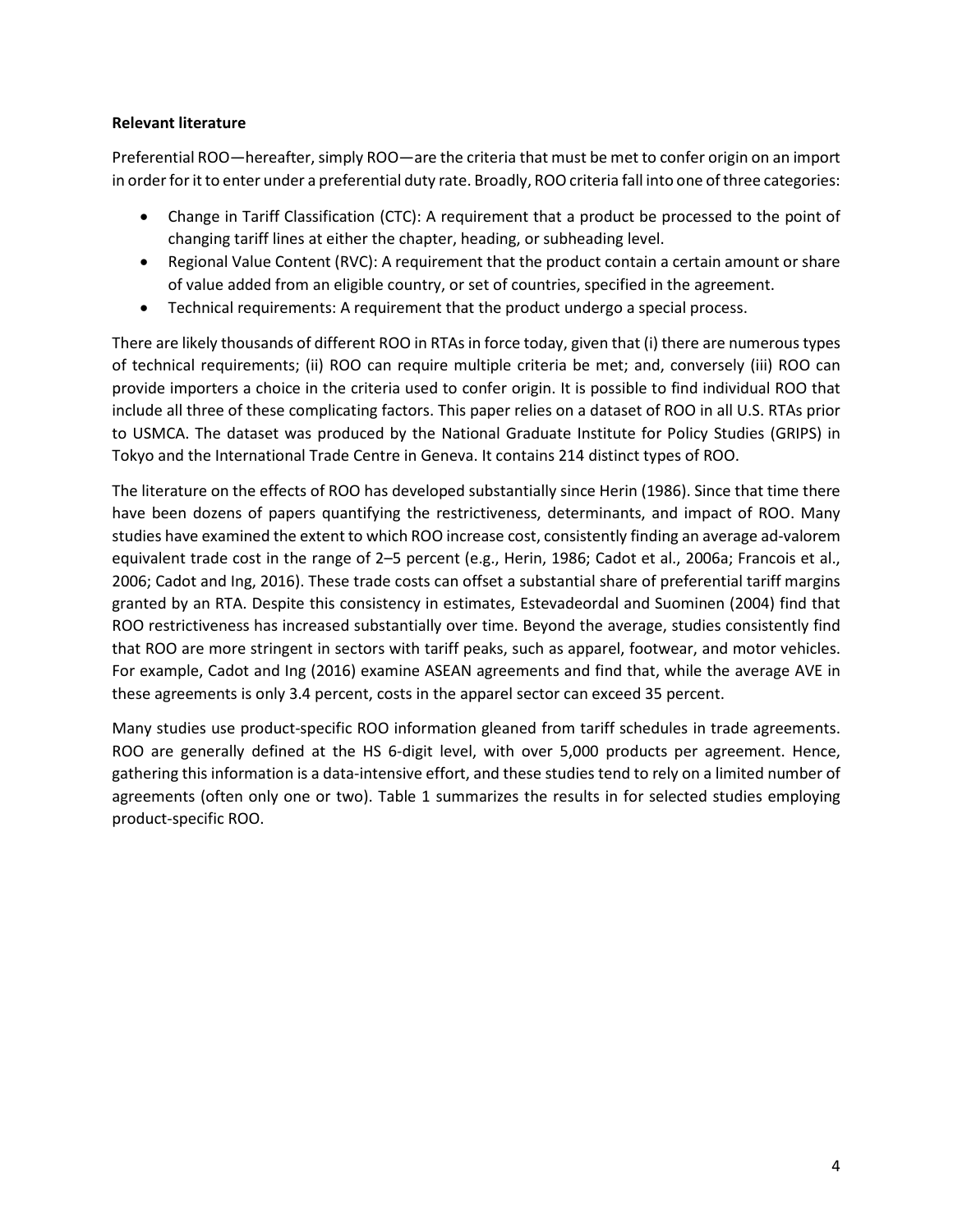|                                 | <b>Regions or</b>      |                                                                     |
|---------------------------------|------------------------|---------------------------------------------------------------------|
| Study, year                     | agreements             | <b>Selected results</b>                                             |
| Restrictiveness indexes         |                        |                                                                     |
|                                 |                        | ROO more restrictive when preference margin is                      |
|                                 |                        | higher, and when potential for trade deflection                     |
| Estevadeordal, 2000             | <b>NAFTA</b>           | is higher                                                           |
|                                 |                        | Utilization declines with more stringent ROO;                       |
|                                 |                        | stricter ROO associated with higher preference                      |
| Cadot et al., 2006a             | NAFTA, EU              | margins                                                             |
|                                 | 13 RTAs in the         | Index allows for multiple types of ROO                              |
| <b>Harris, 2007</b>             | Americas               | combinations                                                        |
|                                 | 15 RTAs in the         | Modifies Harris index to account for regime-                        |
| Kelleher, 2013                  | Americas and Asia      | wide facilitation such as cumulation <sup>a</sup>                   |
| <b>Effects and determinants</b> |                        |                                                                     |
|                                 |                        | Ranking of ROO costs: CTS <rvc<technical;< td=""></rvc<technical;<> |
| Carrere and de Melo,            |                        | combined ROO can be particularly costly, though                     |
| 2005                            | <b>NAFTA</b>           | RVC combinations less so                                            |
|                                 |                        | Preference utilization higher for intermediates                     |
|                                 |                        | than final goods; technical ROO particularly                        |
|                                 |                        | expensive; U.S. exporters of inputs capture large                   |
| Cadot et al., 2005              | NAFTA (textiles only)  | price gains                                                         |
|                                 |                        | Endogenous trade policy model shows ROO                             |
|                                 |                        | determined by tariffs and exports of upstream                       |
|                                 |                        | intermediate goods; ROO are "hidden export                          |
| Cadot et al., 2006b             | <b>NAFTA</b>           | subsidy" to intermediate goods producers                            |
|                                 | EU RTAs with Africa,   | Threshold analysis indicates preference margins                     |
| Francois et al., 2006           | Caribbean, and Pacific | above 4% lead to preference utilization                             |
|                                 |                        | Higher preference margins coincide with more                        |
| Carrere et al., 2010            | ASEAN-EU               | restrictive ROO                                                     |
|                                 |                        | Textiles ROO most restrictive, with AVE over                        |
|                                 |                        | 35%; allowing importers a choice among ROO                          |
| Cadot and Ing, 2016             | About 10 ASEAN RTAs    | lowers costs and increases trade                                    |
|                                 |                        | Harmonization to stringent ROO reduces                              |
|                                 |                        | utilization, while harmonization to less                            |
| Hayakawa and Laksan-            | ASEAN+1 and Thai       | restrictive ROO (e.g., allowing choice) expands                     |
| apanyakul, 2017                 | <b>RTAs</b>            | utilization                                                         |
|                                 |                        | ROO contribute to regionalization of GVCs and                       |
| Conconi et al., 2018            | NAFTA                  | reduce 3 <sup>rd</sup> -country imports of inputs                   |

# **Table 1** Analyses of product-specific ROO

<sup>a</sup> Kelleher includes both product-specific and regime-wide ROO.

A major strand of this literature focuses on categorizing the restrictiveness of different types of ROO. This task is made more difficult by the multiplicity of types of ROO noted above. While studies do not agree on an exact ranking of the restrictiveness of types, and it is unlikely that a single ranking of ROO would apply equally well to all agreements, studies commonly agree that technical requirements are the most costly type of ROO (e.g., Carrere and de Melo, 2005; Cadot et al., 2005; Kelleher, 2013). The literature has not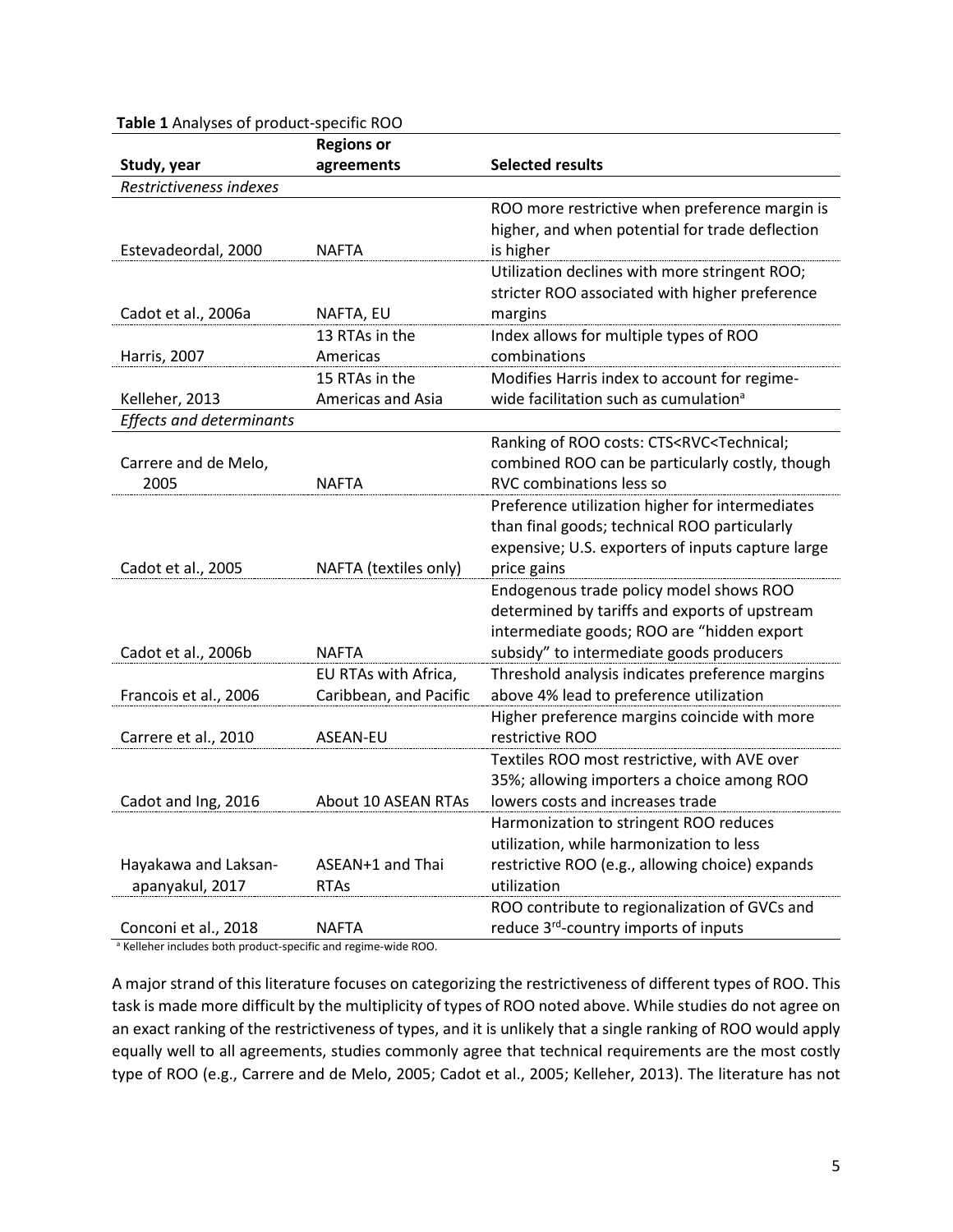consistently found whether CTC or RVC requirements have the lowest cost of compliance.<sup>[1](#page-5-0)</sup> However, there is some evidence that in combination with other criteria, RVC requirements add relatively low costs (Cadot and Ing, 2016). In a related line of research, Hayakawa and Laksanapanyakul (2017) shows that harmonization of ROO across agreements can also increase exports, though not uniformly. Harmonization to stringent ROO (e.g., requiring multiple criteria) can actually reduce preference utilization, while harmonization to less restrictive ROO (e.g., allowing choice) expands utilization.

While the literature clearly demonstrates that restrictive product-specific ROO reduce trade, a separate strand shows that ROO allowing regime-wide flexibility in RTAs can expand it (table 2). Studies consistently find that cumulation and de minimis rules expand trade (e.g., Estevadeordal and Suominen, 2004 and 2005; Park and Park, 2011). Effects can be large; for example, Andersson (2016) finds that cumulation increased exports of final goods from the Southern Mediterranean countries to the EU-15 by about 20 percent and increased export diversification by about 5 percent. Though a strong effect, there are some limitations. Some studies find that the magnitude can vary by country and direction of trade (Bensassi et al., 2012; Bombarda and Gamberoni, 2013), and not all types of facilitation expand trade equally (Kim, Park, and Park, 2013).

|                                                       | <b>ROO</b>        | <b>Regions or</b>  |                                                  |
|-------------------------------------------------------|-------------------|--------------------|--------------------------------------------------|
| Study, year                                           | data <sup>a</sup> | agreements         | <b>Selected results</b>                          |
|                                                       |                   |                    | Globally, ROO restrictiveness rose               |
| Estevadeordal and                                     |                   | 28 RTAs, global    | considerably 1981-2001; regime-wide              |
| Suominen, 2004                                        | PS, RW            | coverage           | facilitation boosts trade                        |
|                                                       |                   |                    | Regime-wide facilitation boosts trade;           |
| Estevadeordal and                                     |                   |                    | restrictive ROO in final goods markedly          |
| Suominen, 2005                                        | <b>RW</b>         | 155 countries      | increase trade in intermediates                  |
|                                                       |                   |                    | Diagonal cumulation has stronger effects on      |
|                                                       |                   |                    | trade than bilateral cumulation; full            |
| Park and Park, 2011                                   | <b>RW</b>         | 154 countries      | cumulation creates the most trade                |
|                                                       |                   |                    | Diagonal cumulation increases trade, though      |
| Bensassi et al., 2012                                 | <b>RW</b>         | <b>6 MENA RTAS</b> | not for every country in MENA                    |
|                                                       |                   | US, EU, Canada,    | Utilization increases with both the preferential |
| Keck and Lendle, 2012                                 | None              | and Australia      | margin and the volume of exports                 |
| Bombarda and                                          |                   | Hub and spoke      | Cumulation increases trade from spokes to        |
| Gamberoni, 2013                                       | PS, RW            | trade in EU        | hub                                              |
| Kim, Park, and Park,                                  |                   |                    | Diagonal cumulation and de minimis (though       |
| 2013                                                  | <b>RW</b>         | 151 countries      | not certification type) increase trade           |
|                                                       |                   | 9 Mediterranean    |                                                  |
| Andersson, 2016                                       | <b>RW</b>         | exporters to EU    | Cumulation increases exports of final goods      |
| Felbermayr et al.,                                    |                   |                    |                                                  |
| 2019                                                  | None              | 129+ countries     | Limited potential for trade deflection in RTAs   |
| $^3$ DC = product specific: $P_{\rm M}$ = regime wide |                   |                    |                                                  |

PS = product specific; RW = regime wide.

<span id="page-5-0"></span> $1$  Partly, this lack of consistency is due to the fact that the ROO index in Estevadeordal (2000), which serves as the basis of many later studies, does not have a category solely for RVC criteria. Estevadeordal used NAFTA to generate his ranking. As we show below, RVC criteria in NAFTA occur only in combination with other criteria.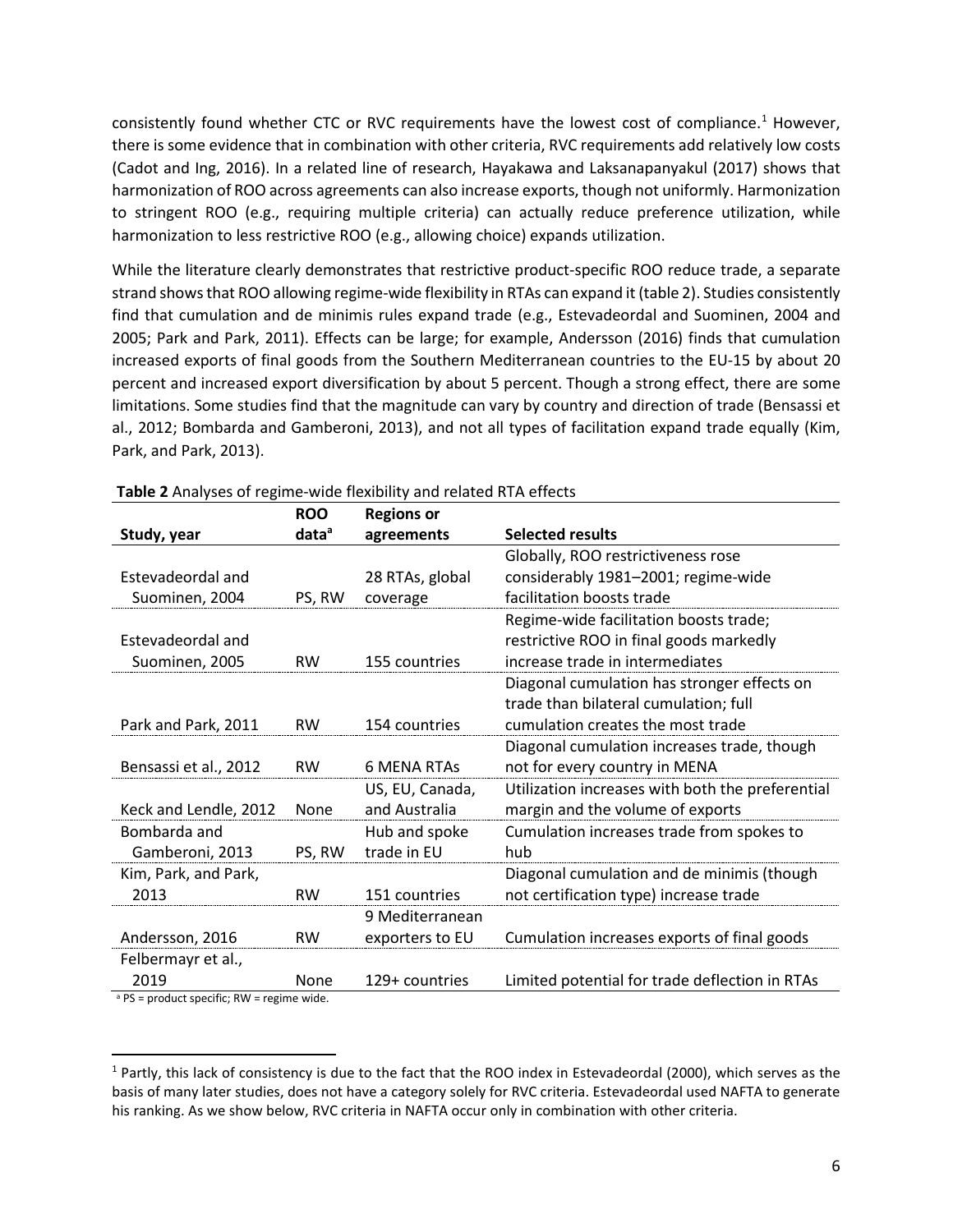In practice, utilization of ROO depends on the characteristics of individual firms, some of which choose to satisfy ROO and obtain preferential access, while others do not. Relatively little work on this topic has been done to date, and there appears to be no studies of ROO effects employing firm-level data other than the studies by the USITC and the Center for Automotive Research discussed below. Bombarda and Gamberoni (2013) model the effects of ROO in a heterogeneous firm context, which provides testable implications for extensive and intensive margins. Keck and Lendle (2012) find that utilization increases with the volume of exports; although they do not explicitly model firm heterogeneity, they note that this finding suggests that the fixed costs of ROO may be substantial.

The literature provides clear evidence that ROO affect the location of international production. Multiple studies have found that ROO are more stringent in final goods sectors, resulting in increased trade in intermediate inputs (e.g., Carrere and de Melo, 2004; Cadot et al 2005; Estevadeordal and Suominen, 2005). Cadot et al. (2006b) and Conconi et al. (2018) highlight the importance of using upstreamdownstream links contained in input-output tables to accurately estimate the connection between inputs and more processed goods. Conconi et al. (2018) further show that the increase in intermediate trade between partners results in substantial contraction in trade of intermediates with third countries, leading to the regionalization of supply chains. Cadestin et al. (2016) show that ROO constrain integration into global value chains, i.e., that they reduce foreign value in exports.

The related literature on trade in value added (TiVA) is voluminous and growing. To date, Cadestin et al. (2016) appears to be the only paper to incorporate TiVA data into ROO analysis. It appears that no papers, however, have examined whether increased domestic value in exports increases preferential trade or preference utilization. Given the prevalence of RVC criteria in RTAs, this would appear to be a fruitful area of investigation. Our analysis in the next section, while not a formal model, provides a first look into this topic.

## **A comprehensive look at ROO in US RTAs**

Although numerous studies cited above have examined ROO in U.S. RTAs, none has provided a comprehensive treatment.<sup>[2](#page-6-0)</sup> The analysis below provides the first unified look at all ROO across all U.S. RTAs prior to USMCA. Our analysis shows considerable lack of harmonization across U.S. agreements, even within sectors, which can increase costs of compliance and reduce preference utilization. Our analysis also incorporates estimates of domestic value added by the exporter in trade with the United States, which can be an important component of ROO utilization given that U.S. agreements commonly include RVC components. We conclude with an examination of motor vehicle ROO in U.S. agreements. A comparison of existing estimates of the effects of motor vehicle ROO in USMCA shows that analyzing these complex requirements in detail requires custom-built models and data at the level of the firm for specific products.

Our analysis employs an innovative new database developed by GRIPS and the International Trade Centre which categorizes ROO associated with U.S. RTAs and U.S. trade preference programs at the HS6 level. For the purposes of this analysis, we exclude unilateral preference programs and include all 14 U.S. RTAs with the 20 associated trading partners. Although the GRIPS-ITC database provides a simplified way of categorizing ROO, it still holds 214 unique classifications of ROO since ROOs are so complex and

<span id="page-6-0"></span><sup>&</sup>lt;sup>2</sup> The highest number of U.S. agreements in previous studies appears to be six, in Cadestin et al. (2016); Estevadeordal and Suominen (2004) include four.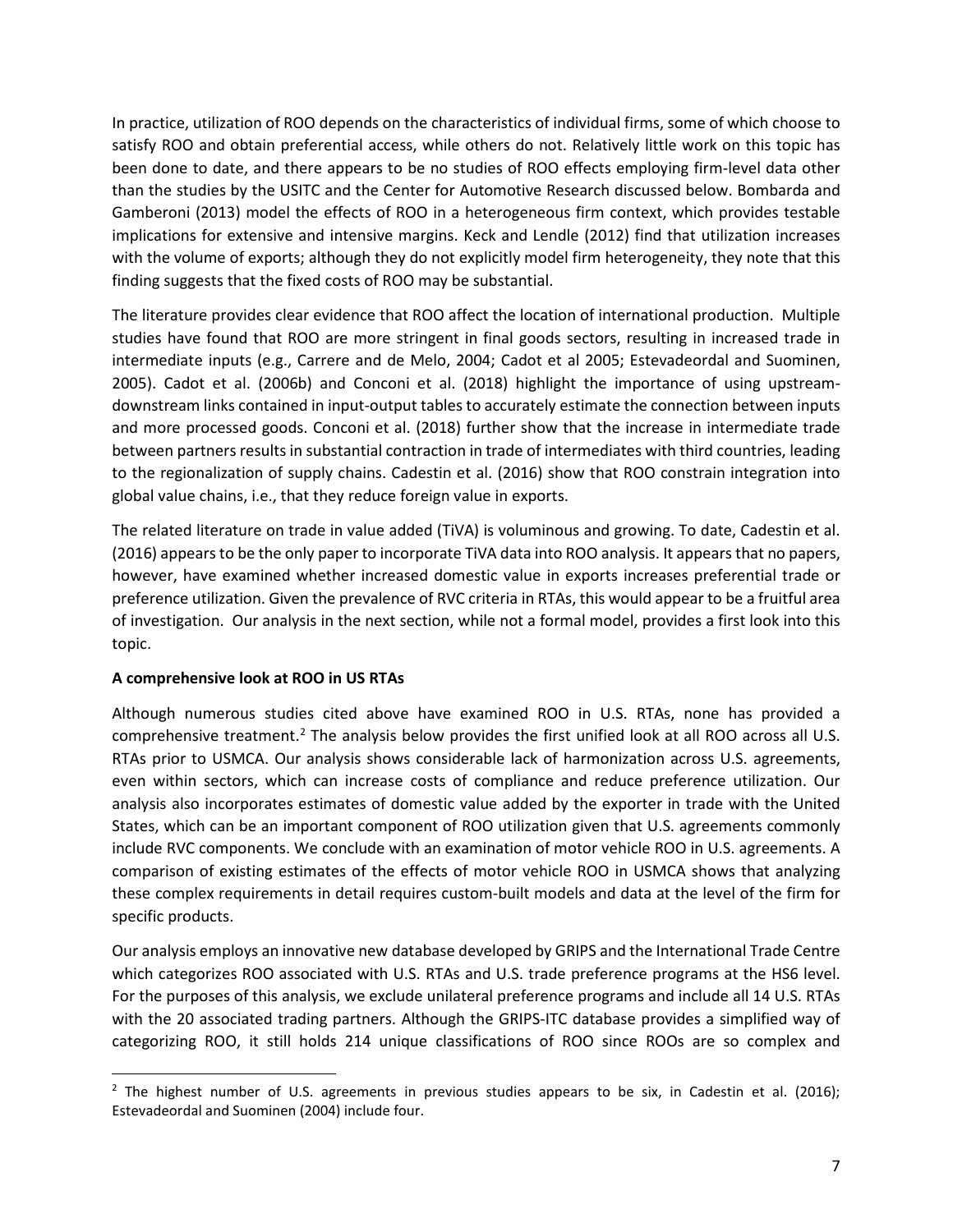heterogeneous. We further simplify the GRIPS-ITC classifications by aggregating them into the following seven categories, including the three categories discussed above and several joint categories.

- 1. **CTC:** A requirement that a product be processed to the point of changing tariff classification at either the chapter, heading, or subheading level.
- 2. **RVC:** A requirement that the product contain a certain amount or share of value added from an eligible country, or set of countries, specified in the agreement.
- 3. **CTC or RVC**: A requirement that allows importers to choose whether to comply with either a tariff classification change or a value-added requirement.
- 4. **CTC + RVC:** The product must meet both a tariff line change and value-added requirement.
- 5. **Combo:** The ROO provides a choice between either a tariff classification change (generally a change in chapter) or meeting both a less stringent tariff classification change (e.g., change in subheading) and a value added requirement.
- 6. **Other:** Other types of requirements, such as the requirement that all parts of a product are wholly obtained from RTA partners, or a technical requirement that the product undergo a special process. [3](#page-7-0)

U.S. RTAs can be categorized into two ROO regimes: the five agreements with countries in Middle-East and North Africa (MENA), which generally follow the approach of the U.S.-Israel agreement, and the nine other agreements, which more closely follow NAFTA (table 3). Rules also differ within these two groups, as rules depend on negotiations with specific partners, and prior agreements can serve as the basis of subsequent negotiations. Because there can be a considerable lag between when an agreement is negotiated and when it enters into force, the date that negotiations began provides a better reference for the evolution of U.S. agreements than the date that agreements entered into force. For example, Peru and Columbia began negotiations in the same year (2004) and show remarkable consistency in tables 3 and 4, yet they entered into force five years apart—Peru in 2007 and Colombia in 2012. Like Peru and Colombia, Bahrain and Oman were negotiated at nearly the same time and have the same share of ROO in each category (though not the same ROO in all cases).

The U.S.-Israel agreement provides the foundation for all agreements in MENA. It is also the simplest U.S. agreement, with all preferential imports requiring compliance with a uniform 35-percent regional value content (RVC) criterion. Subsequent MENA agreements incorporated new rules, largely for textile and apparel imports. For example, the U.S.-Jordan RTA includes process requirements; in the case of textiles, some fabric must "be both dyed and printed in a Party, and such dyeing and printing is accompanied by 2 or more" finishing operations such as bleaching or embossing. Other MENA agreements introduced tariff shift rules requiring a change in chapter or heading for textiles and apparel, as well as a few sensitive agricultural commodities.<sup>[4](#page-7-1)</sup>

<span id="page-7-0"></span><sup>3</sup> In about 1 percent of cases, ROO are defined at a finer level of disaggregation than HS-6 and contain a mix of categories within the HS6; these cases are included in the "other" category.

<span id="page-7-1"></span><sup>4</sup> For further details, see USITC, 2004, p. 11–13; and USITC, 2006, p. 2-4 to 2-6.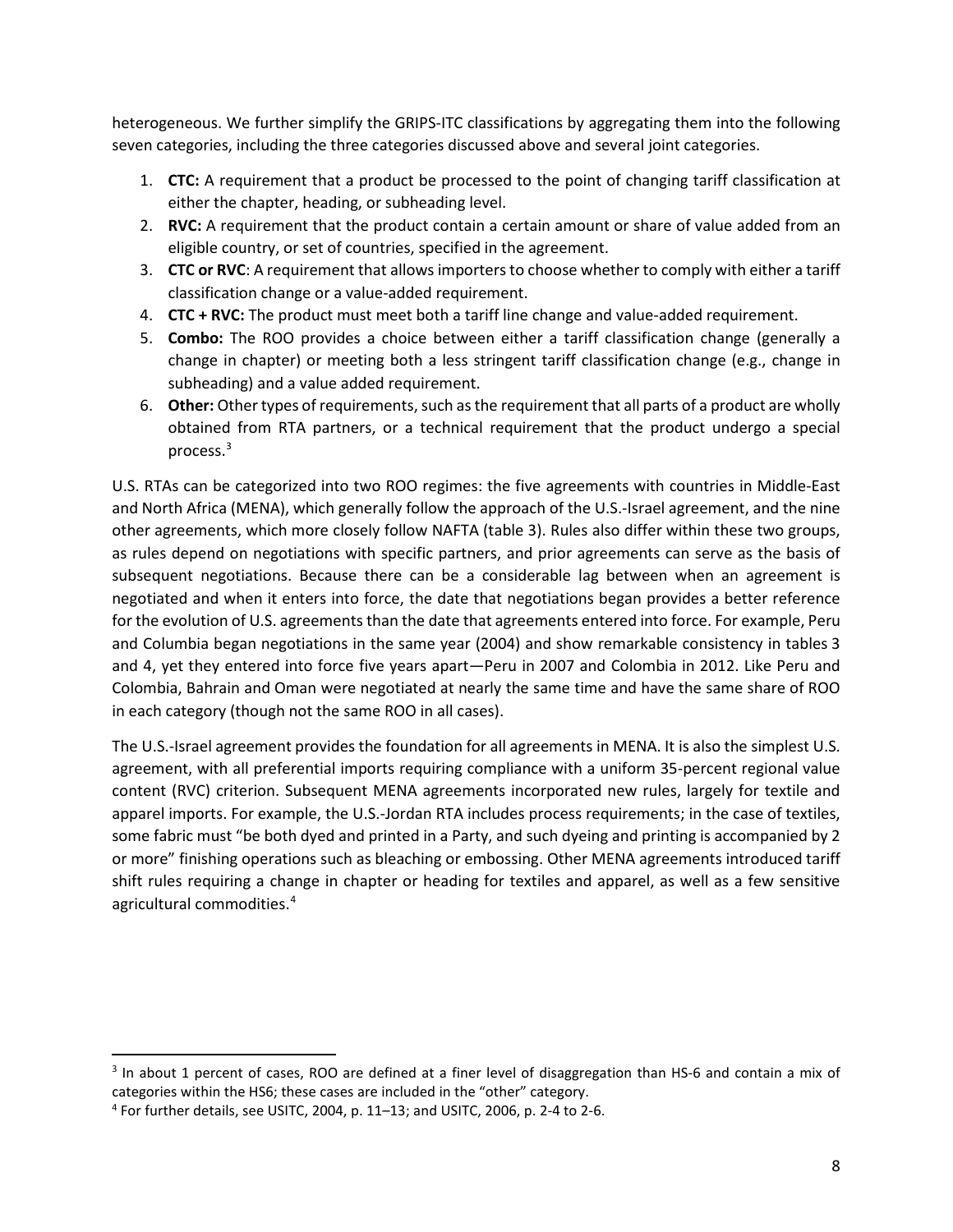| RTA (start of         |            |            | <b>CTC</b> or |                |       |              |       |
|-----------------------|------------|------------|---------------|----------------|-------|--------------|-------|
| negotiations)         | <b>CTC</b> | <b>RVC</b> | <b>RVC</b>    | <b>CTC+RVC</b> | Combo | <b>Other</b> | Total |
| <b>MENA</b>           |            |            |               |                |       |              |       |
| <b>Israel</b> (1984)  |            | 100.0      |               |                |       |              | 100   |
| Jordan (2000)         |            | 83.4       |               |                |       | 16.6         | 100   |
| Morocco (2003)        | 14.0       | 80.3       |               |                | 0.2   | 5.5          | 100   |
| <b>Bahrain (2004)</b> | 11.4       | 83.0       |               |                |       | 5.6          | 100   |
| Oman (2005)           | 11.4       | 83.0       |               |                |       | 5.6          | 100   |
| All MENA              | 7.4        | 85.9       |               |                |       | 6.6          | 100   |
| Non-MENA              |            |            |               |                |       |              |       |
| NAFTA (1988)          | 59.8       |            | 0.4           | 4.3            | 28.7  | 6.8          | 100   |
| Chile (2001)          | 80.3       |            | 1.2           | 4.4            | 7.2   | 7.0          | 100   |
| Singapore (2001)      | 79.9       |            | 1.4           | 4.6            | 3.7   | 10.5         | 100   |
| DR-CAFTA (2003)       | 80.0       | 0.8        | 3.0           | 3.2            | 5.0   | 7.9          | 100   |
| Australia (2003)      | 80.3       | 0.3        | 2.7           | 3.8            | 5.2   | 7.7          | 100   |
| Peru (2004)           | 79.3       | 0.8        | 3.6           | 3.7            | 5.2   | 7.4          | 100   |
| Colombia (2004)       | 79.3       | 0.8        | 3.6           | 3.7            | 5.2   | 7.4          | 100   |
| Panama (2004)         | 80.7       | 0.7        | 2.6           | 2.8            | 5.9   | 7.3          | 100   |
| Korea (2006)          | 81.7       | 0.7        | 2.1           | 3.2            | 5.4   | 7.0          | 100   |
| All non-MENA          | 78.0       | 0.5        | 2.3           | 3.7            | 7.8   | 7.7          | 100   |
| All RTAs <sup>a</sup> | 52.7       | 26.4       | 1.5           | 2.4            | 5.1   | 11.9         | 100   |

| Table 3 Share of tariff lines subject to each ROO category, by RTA |  |
|--------------------------------------------------------------------|--|
|                                                                    |  |

Source: Authors' calculations based on GRIPS and International Trade Centre, 2019, "U.S. Rules of Origin database." Start dates of negotiations (other than NAFTA and Israel) from CEA, 2009, p. 133.

a Calculated as the unweighted share of tariff lines in each category across all agreements.

## **Table 4** Number of tariff lines subject to each ROO category for the Colombia and Peru RTAs

| <b>ROO category in</b> | <b>ROO category in Peru RTA</b> |            |                   |                |       |              |              |  |  |  |
|------------------------|---------------------------------|------------|-------------------|----------------|-------|--------------|--------------|--|--|--|
| <b>Colombia RTA</b>    | <b>CTC</b>                      | <b>RVC</b> | <b>CTC or RVC</b> | <b>CTC+RVC</b> | Combo | <b>Other</b> | <b>Total</b> |  |  |  |
| <b>CTC</b>             | 4,143                           | 0          | 0                 | 0              | 0     | 0            | 4,143        |  |  |  |
| <b>RVC</b>             | 0                               | 43         | 0                 | 0              | 0     | 0            | 43           |  |  |  |
| CTC or RVC             | 0                               | 0          | 187               | 0              | 0     | 0            | 187          |  |  |  |
| CTC+RVC                | 0                               | 0          | 0                 | 193            | 0     | 0            | 193          |  |  |  |
| Combo                  | 0                               | 0          | 0                 | 0              | 269   | 0            | 269          |  |  |  |
| Other                  | 0                               | 0          | 0                 | 0              | 0     | 387          | 387          |  |  |  |
| Total                  | 4.143                           | 43         | 187               | 193            | 269   | 387          | 5,222        |  |  |  |

Source: Authors' calculations based on GRIPS and International Trade Centre, 2019, "U.S. Rules of Origin database."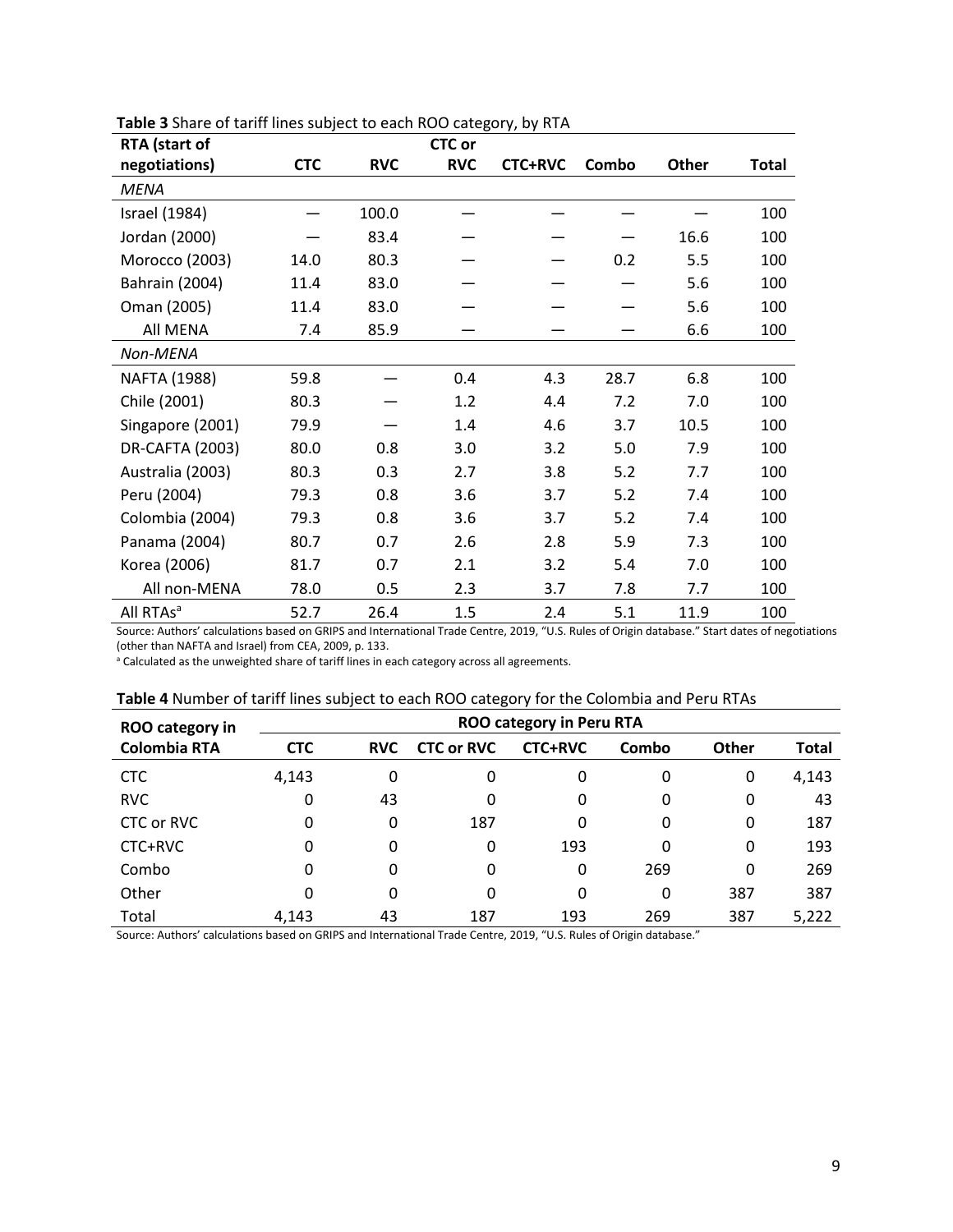NAFTA provided the basis for all other U.S. agreements, though substantial divergence from NAFTA has occurred over time. The majority (59.8 percent) of NAFTA ROO require a tariff shift, most commonly a change in chapter. NAFTA is unusual in its reliance (28.7 percent) on what we have termed "combo" ROO, which provide alternative methods of conferring origin; generally either (i) a stringent tariff shift, such as a change in chapter; or (ii) a combination of a less-stringent tariff shift, such as a change in subchapter, and an RVC criterion.<sup>5</sup> Other U.S. agreements use these "combo" rules less frequently, often eliminating the RVC criteria and instead relying on tariff shift requirements.

Although NAFTA has been the focus of much of the literature, this analysis shows for the first time how much it stands out from the other U.S. agreements. The extent of its reliance on RVC criteria puts it in a unique position, much below the MENA agreements, and considerably above the other non-MENA agreements. Prior analysis focused either exclusively on a single agreement, generally NAFTA (e.g., Carrère and de Melo, 2004; and Conconi et al., 2018) or included, at most, six U.S. agreements (Cadestin et al., 2016). This finding throws into question how much NAFTA-based results can be relied on as a guide to the nature and restrictiveness of U.S. ROO in other agreements.

U.S. RTAs tend to apply fairly consistent mix of ROO across multiple sectors. Hence, MENA agreements apply RVC criteria in most sectors, while non-MENA agreements apply tariff-shift criteria in most sectors. There are a few exceptions, however, including textiles and apparel, rubber and plastics, and motor vehicles.

Table 5 decomposes ROO by sector for free trade agreements with non-MENA partners and presents incidence of each of the ROO categories. There are a few notable patterns in the data. First, the majority of industries are dominated by CTC ROO. Second, only a few industries—textiles and apparel and coke and refined petroleum—are characterized by a substantial fraction of "other" (i.e., special processing) criteria. The prevalence of processing requirements in textiles and apparel, and the high compliance costs associated with these relatively stringent ROO, have long been noted in the literature (e.g., Cadot et al., 2005; and Cadot and Ing, 2016), though little attention has been paid to such requirements in other sectors. Third, rubber and plastics have by far the highest incidence of ROO requiring both a change in tariff classification and an RVC requirement. Lastly, motor vehicles stand out by facing the broadest mix of ROO, which is discussed further below.

<span id="page-9-0"></span><sup>5</sup> These combination ROO predominate in the chemicals sector and in the computers, electronics, machinery and equipment sector.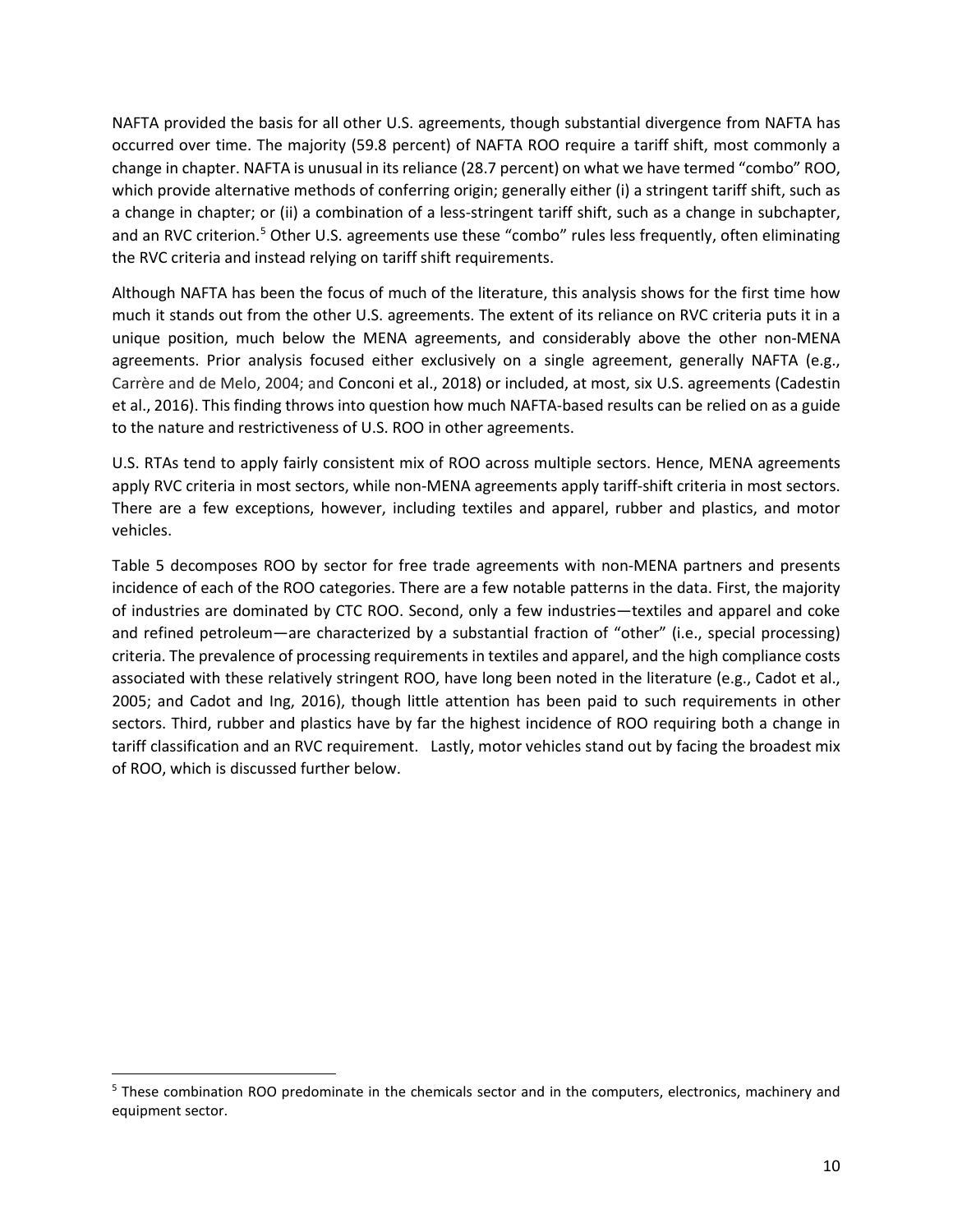|                                    |            |            | <b>CTC or</b> | CTC+       |       |       |       |
|------------------------------------|------------|------------|---------------|------------|-------|-------|-------|
| <b>Industry</b>                    | <b>CTC</b> | <b>RVC</b> | <b>RVC</b>    | <b>RVC</b> | Combo | Other | Total |
| Agriculture, forestry, and fishing | 96.1       |            |               |            |       | 3.9   | 100   |
| Mining and quarrying               | 100.0      |            |               |            |       |       | 100   |
| Food, beverages, and tobacco       | 95.4       |            |               | 0.0        | 0.2   | 4.3   | 100   |
| Textiles, apparel, and leather     | 62.7       |            |               | 2.0        |       | 35.3  | 100   |
| Wood, wood products, and cork      | 100.0      |            |               |            |       |       | 100   |
| Paper products and printing        | 100.0      |            |               |            |       |       | 100   |
| Coke and refined petroleum         |            |            |               |            |       |       |       |
| products                           | 75.6       |            |               |            | 4.2   | 20.2  | 100   |
| Chemicals and pharmaceuticals      | 88.3       |            | 0.0           | 0.7        | 10.8  | 0.2   | 100   |
| Rubber and plastic products        | 55.0       |            | 4.3           | 33.9       | 6.7   | 0.1   | 100   |
| Other non-metallic mineral         |            |            |               |            |       |       |       |
| products                           | 99.8       |            | 0.2           |            |       |       | 100   |
| <b>Basic metals</b>                | 91.4       | 0.1        | 1.4           | 2.2        | 3.2   | 1.7   | 100   |
| Fabricated metal products          | 86.3       | 2.0        | 0.5           |            | 11.1  |       | 100   |
| Computers, electronics, and        |            |            |               |            |       |       |       |
| machinery and equipment            | 71.9       | 0.6        | 4.3           | 8.3        | 12.3  | 2.6   | 100   |
| Motor vehicles and parts           | 17.2       | 20.7       | 15.8          | 18.6       | 27.4  | 0.3   | 100   |
| <b>NAFTA</b>                       | 18.4       |            | 1.3           | 36.8       | 40.8  | 2.6   | 100   |
| Non-MENA ex-NAFTA                  | 11.5       | 51.6       | 10.9          | 10.1       | 15.9  | 0.1   | 100   |
| Other transport equipment          | 61.0       |            | 1.0           | 2.3        | 33.7  | 1.9   | 100   |
| Other manufacturing                | 62.2       | 0.1        | 9.6           | 1.5        | 25.3  | 1.3   | 100   |
| All industries <sup>a</sup>        | 78.0       | 0.5        | 2.3           | 3.7        | 7.8   | 7.7   | 100   |

**Table 5** Share of tariff lines subject to each ROO category, by industry, for non-MENA RTA partners

Source: Authors' calculations based on GRIPS and International Trade Centre, 2019, "U.S. Rules of Origin database."

<sup>a</sup> Calculated as the unweighted share of tariff lines in each category across all industries.

The literature has identified a number of determinants of preference utilization, including the preference margin, the volume of imports, and the type of ROO that imports face. We include these factors in table 6 below, along with a new focus on domestic value-added contributions. [6](#page-10-0) However, there is limited analysis in the literature on the role of value added by partners. We showed above that RVC criteria are a common requirement for some industries to obtain origin. But, the difficulty traders face to meet RVC thresholds may be impacted by how much value added is provided by an RTA partner. Table 6 shows that the share of value added in U.S. imports from preferential trading partners has played little role in the types of ROO that they face. For example, NAFTA has a relatively low value added share in U.S. imports, and a relatively high share of RVC-based ROO. On the other hand, Singapore and Korea also have low domestic value-added shares in imports, and low shares of RVC-based ROO. Finally, not much can be said conclusively about the MENA countries due to the lack of value-added statistics, but to the extent that their economies produce high-value-added primary commodities, the high share of RVC-based ROO could

<span id="page-10-0"></span> $6$  Nearly all preferential tariff rates in 2015 were zero. For the purposes of this analysis, we assume that all preferential rates are zero. Therefore, the preference margins in table 6 and table 7 equate to the trade-weighted average of MFN tariffs.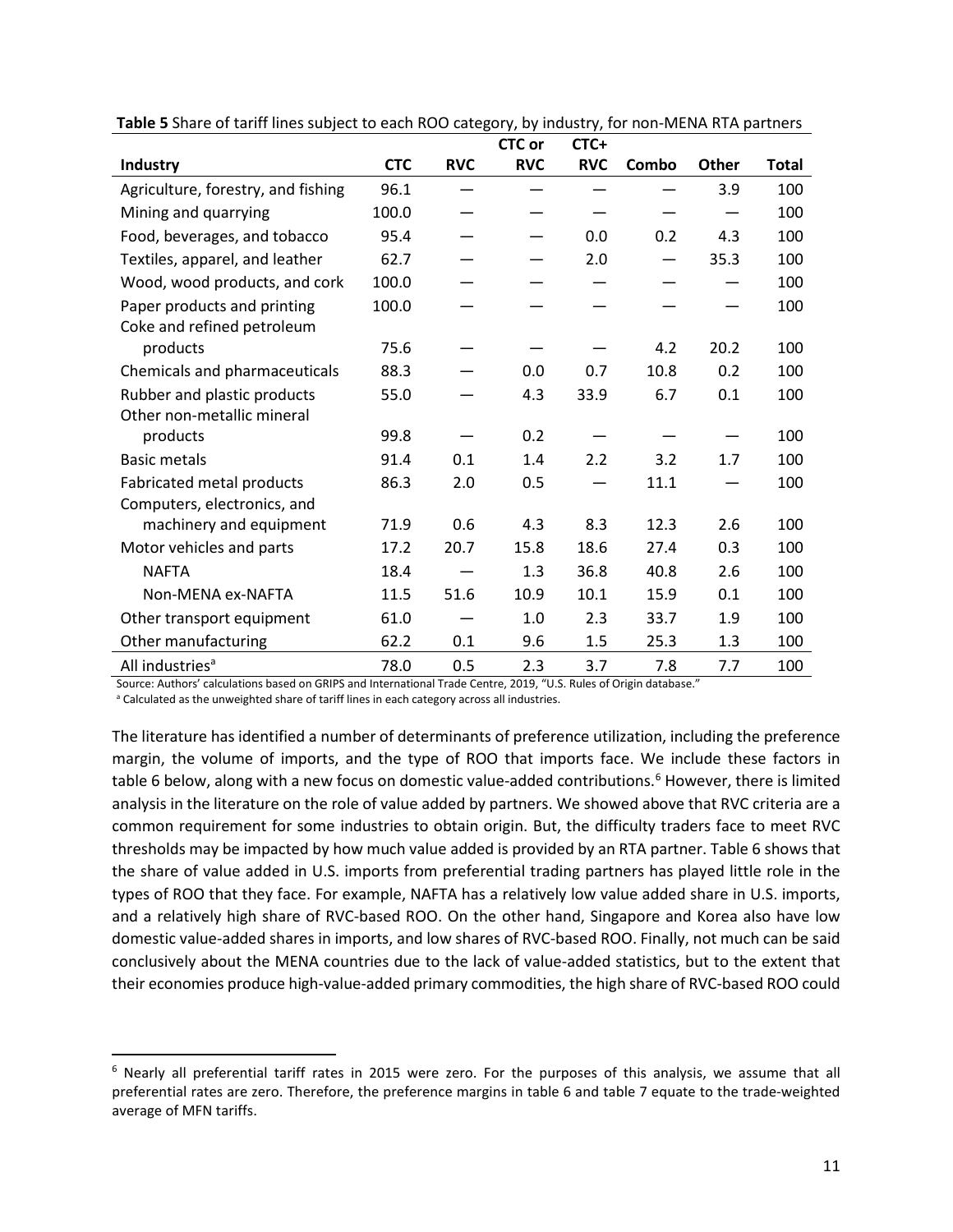complement their trade structure. Given the variability of ROO criteria at the product-level, further analysis at the product level is warranted to find clearer correlations.

|                 | Preference               |            | U.S.         | <b>Partner value</b> |                 | <b>ROO Decomposition</b> |       |
|-----------------|--------------------------|------------|--------------|----------------------|-----------------|--------------------------|-------|
|                 | utilization <sup>a</sup> | Preference | imports      | added share          |                 | Any                      |       |
| <b>RTA</b>      | (%)                      | margin (%) | (billion \$) | in imports (%)       | <b>CTC</b>      | <b>RVC</b> <sup>b</sup>  | Other |
| <b>MENA</b>     |                          |            |              |                      |                 |                          |       |
| Israel          | 12.6                     | 0.7        | 23.9         | 73.9                 | $\qquad \qquad$ | 100.0                    |       |
| Jordan          | 95.2                     | 23.2       | 1.4          | C                    |                 | 83.4                     | 16.6  |
| Morocco         | 29.7                     | 4.0        | 1.0          | 70.2                 | 14.0            | 80.5                     | 5.5   |
| Bahrain         | 63.3                     | 5.5        | 0.8          | c                    | 11.4            | 83.0                     | 5.6   |
| Oman            | 67.3                     | 3.7        | 0.9          | с                    | 11.4            | 83.0                     | 5.6   |
| All MENA        | 20.7                     | 2.2        | 28.1         | с                    | 7.4             | 86.0                     | 6.6   |
| Non-MENA        |                          |            |              |                      |                 |                          |       |
| <b>NAFTA</b>    | 56.0                     | 2.6        | 564.9        | 68.8                 | 59.8            | 33.4                     | 6.8   |
| Chile           | 56.3                     | 1.4        | 8.6          | 74.9                 | 80.3            | 12.8                     | 7.0   |
| Singapore       | 21.8                     | 2.0        | 15.6         | 56.7                 | 79.9            | 9.6                      | 10.5  |
| DR-CAFTA        | 58.9                     | 8.9        | 23.0         | 74.5                 | 80.0            | 12.0                     | 7.9   |
| Australia       | 50.3                     | 1.6        | 10.2         | 80.5                 | 80.3            | 12.0                     | 7.7   |
| Peru            | 55.0                     | 4.7        | 5.0          | 84.7                 | 79.3            | 13.3                     | 7.4   |
| Colombia        | 40.4                     | 1.0        | 13.4         | 79.5                 | 79.3            | 13.3                     | 7.4   |
| Panama          | 17.3                     | 0.8        | 0.2          | C                    | 80.7            | 12.0                     | 7.3   |
| Korea           | 26.3                     | 1.7        | 68.1         | 68.6                 | 81.7            | 11.3                     | 7.0   |
| All non-MENA    | 52.1                     | 2.6        | 708.9        | с                    | 78.0            | 14.3                     | 7.7   |
| <b>All RTAs</b> | 50.9                     | 2.6        | 737.0        | c                    | 52.7            | 40.0                     | 7.3   |

Source: Authors' calculations based on GRIPS and International Trade Centre, 2019, "U.S. Rules of Origin database." OECD Trade in Value

Added database (TiVA) 2018 edition. USITC DataWeb/USDOC (accessed December 2, 2019).

a Preference utilization is the value of imports that enter under a preferential tariff as a share of total imports for consumption from the RTA partner. "All RTAs" presents the trade-weighted average.

<sup>b</sup> "Any RVC" includes all categories with any RVC criteria (RVC, CTC or RVC, CTC+RVC, and combination)

<sup>c</sup> Not available in the OECD TiVA database.

Consistent with the literature, table 7 shows that preference margins are clearly correlated with preference utilization, with the three sectors that have the highest preference utilization also facing the highest MFN tariffs. The high preference utilization in textiles and apparel is particularly notable, because of the numerous technical requirements (here, categorized in "other"), which the literature notes are the most costly type of ROO. Turning to value added, primary products such as agriculture, mining, food, and wood—with high value added shares contributed by partners in U.S. imports—exhibit no particular pattern in preference utilization. Similarly, sectors with low value added in exports, such as refined petroleum, computers, and motor vehicles, do not have notably low preference utilization. These results indicate that the effects of value added on preference utilization, and their interaction with the RVC criteria, will require further analysis at the level of the product, controlling for other determinants given here.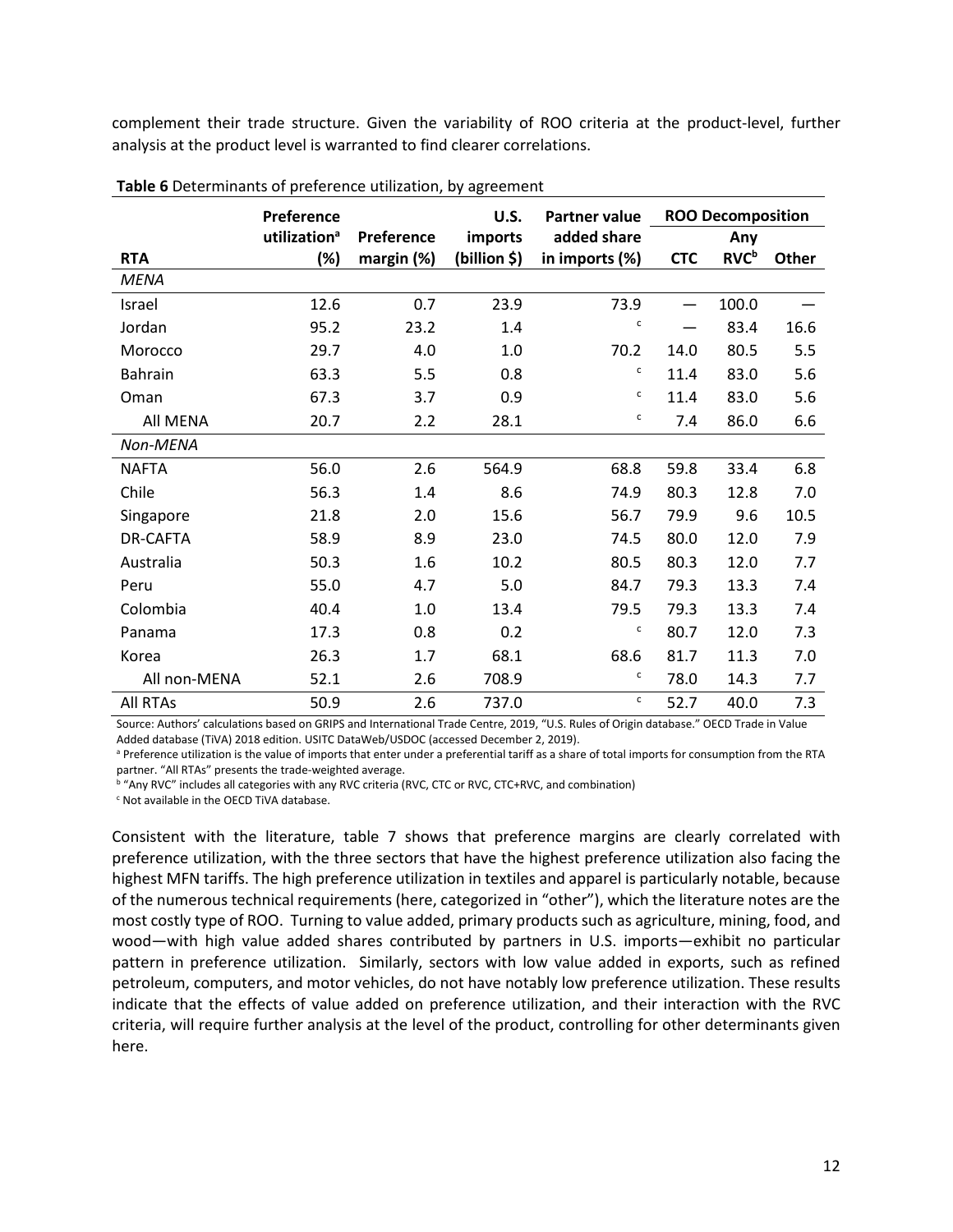|                         |                          |            | U.S.     | <b>Partner</b>           |            | <b>ROO</b>             |       |
|-------------------------|--------------------------|------------|----------|--------------------------|------------|------------------------|-------|
|                         | Preference               |            | imports  | value added              |            | Decomposition          |       |
|                         | utilization <sup>a</sup> | Preference | (billion | share in                 |            | Any                    |       |
| Industry                | (%)                      | margin (%) | \$)      | imports (%) <sup>b</sup> | <b>CTC</b> | <b>RVC<sup>c</sup></b> | Other |
| Agriculture, forestry,  |                          |            |          |                          |            |                        |       |
| and fishing             | 55.8                     | 1.3        | 16.9     | 85.3                     | 60.9       | 36.6                   | 2.5   |
| Mining and quarrying    | 7.6                      | 0.1        | 3.3      | 88.5                     | 64.4       | 35.6                   |       |
| Food, beverages, and    |                          |            |          |                          |            |                        |       |
| tobacco                 | 64.9                     | 3.6        | 51.9     | 80.0                     | 63.2       | 34.0                   | 2.8   |
| Textiles, apparel, and  |                          |            |          |                          |            |                        |       |
| leather                 | 84.8                     | 16.2       | 21.5     | 71.4                     | 53.0       | 11.0                   | 36.0  |
| Wood, wood products,    |                          |            |          |                          |            |                        |       |
| and cork                | 17.3                     | 0.8        | 11.7     | 81.0                     | 64.1       | 35.9                   |       |
| Paper products and      |                          |            |          |                          |            |                        |       |
| Printing                |                          | 0.0        | 9.4      | 76.6                     | 64.5       | 35.5                   |       |
| Coke and refined        |                          |            |          |                          |            |                        |       |
| petroleum products      | 51.4                     | 0.2        | 94.3     | 56.1                     | 48.6       | 38.4                   | 13.0  |
| Chemicals and pharma    | 27.3                     | 1.8        | 36.2     | 69.6                     | 56.7       | 43.2                   | 0.2   |
| Rubber and plastic      | 90.2                     | 4.5        | 26.4     | 67.0                     | 35.4       | 64.5                   | 0.1   |
| Other non-metallic      |                          |            |          |                          |            |                        |       |
| mineral products        | 56.9                     | 3.4        | 5.1      | 75.2                     | 65.7       | 34.1                   | 0.3   |
| <b>Basic metals</b>     | 37.1                     | 1.0        | 38.1     | 71.5                     | 59.4       | 39.5                   | 1.1   |
| <b>Fabricated metal</b> |                          |            |          |                          |            |                        |       |
| products                | 76.3                     | 3.4        | 4.8      | 73.3                     | 55.5       | 44.5                   |       |
| Computers, electronics, |                          |            |          |                          |            |                        |       |
| machinery and           |                          |            |          |                          |            |                        |       |
| equip.                  | 38.7                     | 1.4        | 178.3    | 69.1                     | 46.1       | 52.2                   | 1.7   |
| Motor vehicles and      |                          |            |          |                          |            |                        |       |
| parts                   | 84.8                     | 5.2        | 151.3    | 64.9                     | 12.0       | 87.7                   | 0.3   |
| Other transport equip.  | 5.5                      | 0.1        | 12.8     | 70.7                     | 39.3       | 59.4                   | 1.4   |
| Other manufacturing     | 14.5                     | 0.7        | 74.8     | 75.1                     | 41.3       | 57.4                   | 1.3   |
| All industries          | 50.9                     | 2.6        | 737.0    | 73.4                     | 52.7       | 40.0                   | 7.3   |

**Table 7** Determinants of preference utilization, by industry

Source: Authors' calculations based on GRIPS and International Trade Centre, 2019, "U.S. Rules of Origin database." OECD Trade in Value Added database (TiVA) 2018 edition. USITC DataWeb/USDOC (accessed December 2, 2019).

a Preference utilization is the value of imports that enter under a preferential tariff as a share of total imports for consumption from the RTA partner. "All industries" presents the trade-weighted average.

<sup>b</sup> Average value added shares are only based on the countries for which data is available (see table 6).

<sup>c</sup> "Any RVC" includes all categories with any RVC criteria (RVC, CTC or RVC, CTC+RVC, and combination)

#### **Motor vehicle ROO in U.S. agreements**

As mentioned in the industry-level analysis earlier, ROO in the motor vehicles industry tend to be complex, with an unusual reliance on RVC criteria-on average, over 85 percent of tariff lines in this sector can obtain origin by meeting RVC criteria (table 8). The U.S. RTA with Korea is notable among the non-MENA agreements, with an unusually high share of RVC–based ROO in the motor vehicle sector. In addition to the variation in the share of RVC criteria across agreements, the level of value-added required by product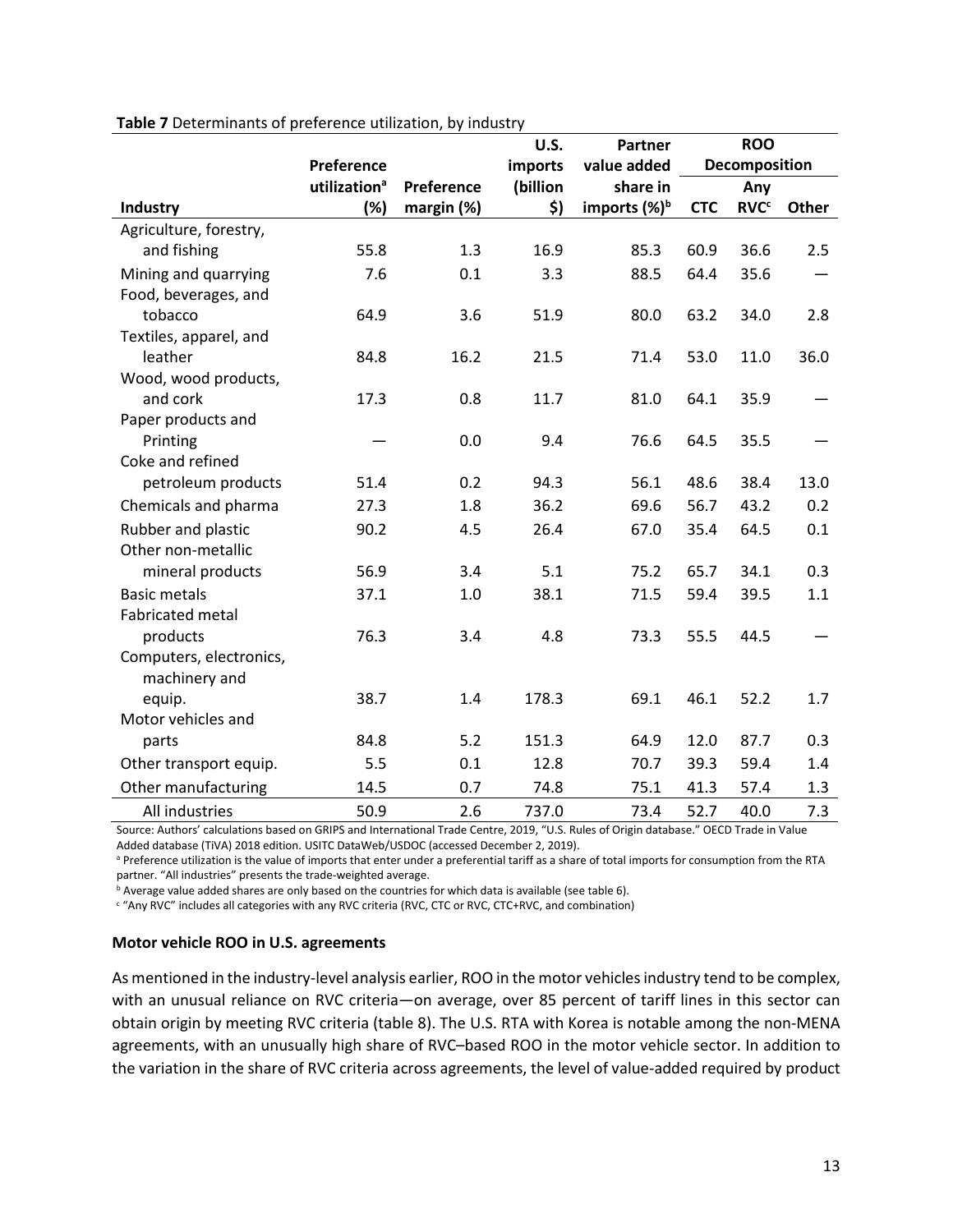to confer origin can vary greatly. Notably, the U.S. RTAs with Korea and Australia have the least stringent motor vehicle ROO, while NAFTA has the most restrictive (table 9).

The recently enacted USMCA, which replaces NAFTA, builds upon the ROO in NAFTA in terms of both strictness and complexity. Firstly, it increases the value-added requirements for vehicles to obtain origin from 62.5 percent to 75 percent. Secondly, it incorporates a new type of value added ROO—labor value content (LVC)—which requires that a share (at least 40% for cars and 45% for light trucks) of vehicle production costs or expenditures must be at a base wage of \$16 per hour or higher. If the producer uses an engine, transmission, or battery plants that pays a high-wage, then it may receive a 5% credit towards the LVC threshold. These ROO changes have led to considerable attention on this sector and have given rise to some new analyses of their effects.

| <b>RTA</b>            | <b>CTC</b> | Any RVC <sup>a</sup> | Other | <b>Total</b> |
|-----------------------|------------|----------------------|-------|--------------|
| <b>MENA</b>           |            |                      |       |              |
| Israel                |            | 100.0                |       | 100          |
| Jordan                | 1.3        | 98.7                 |       | 100          |
| Morocco               | 13.2       | 86.8                 |       | 100          |
| <b>Bahrain</b>        |            | 100.0                |       | 100          |
| Oman                  |            | 100.0                |       | 100          |
| Non-MENA              |            |                      |       |              |
| <b>NAFTA</b>          | 18.4       | 78.9                 |       | 100          |
| Chile                 | 18.4       | 81.6                 |       | 100          |
| Singapore             | 19.7       | 80.3                 |       | 100          |
| DR-CAFTA              | 18.4       | 81.6                 |       | 100          |
| Australia             | 18.4       | 81.6                 |       | 100          |
| Peru                  | 18.4       | 81.6                 |       | 100          |
| Colombia              | 18.4       | 81.6                 |       | 100          |
| Panama                | 18.4       | 81.6                 |       | 100          |
| Korea                 | 5.4        | 94.6                 |       | 100          |
| All RTAs <sup>b</sup> | 11.9       | 87.8                 |       | 100          |

**Table 8** Share of motor vehicle and parts tariff lines subject to each ROO category, by RTA

a "Any RVC" includes all categories with any RVC criteria (RVC, CTC or RVC, CTC+RVC, and combination)

**b** Calculated as the unweighted share of tariff lines in each category across all agreements.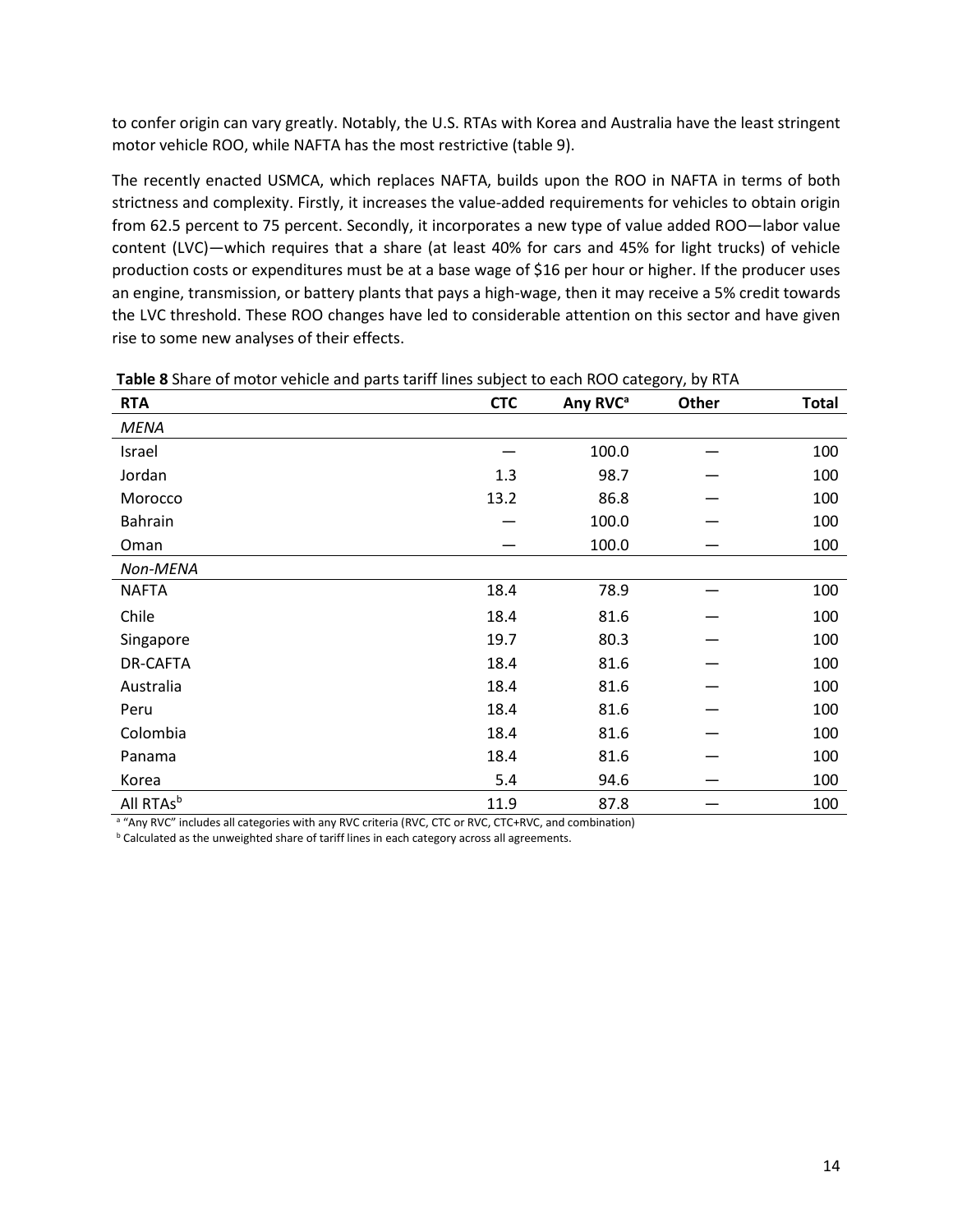## **Table 9** Motor Vehicle ROO in Selected U.S. Trade Agreements

| <b>RTA</b>   | <b>Entry into force</b> | <b>Motor vehicle RVC and LVC thresholds</b>                         |
|--------------|-------------------------|---------------------------------------------------------------------|
|              |                         | Regional value content (RVC) of at least 75% for passenger vehicles |
|              |                         | and light trucks; 75% for "core" parts, such as engines,            |
|              |                         | transmissions, and chassis; 65-70% for other parts, such as tires,  |
|              |                         | A/C, and headlamps; and 70% for steel and aluminum.                 |
|              |                         | Labor value content (LVC): A share of production expenditures       |
|              |                         | (40% for passenger vehicles and 45% for light trucks) must go       |
|              |                         | towards high-wage assembly plants, and high-wage research and       |
| <b>USMCA</b> |                         | development and IT.                                                 |
|              |                         | RVC of at least 62.5% using the net cost requirement for passenger  |
|              |                         | automobiles, light trucks, and their engines and transmissions; for |
| <b>NAFTA</b> | 1994                    | other vehicles and auto parts, the threshold is 60%.                |
|              |                         | RVC of not less than 50% under the net cost method for automotive   |
| Australia    | 2005                    | products.                                                           |
|              |                         | One of three RVC tests can be used: not less than 55% under build-  |
|              |                         | down; not less than 35% under build-up; and not less than 35%       |
| Korea        | 2012                    | under the net cost method.                                          |

Source: Canis, et al., 2017, p. 16.; Schultz et al., 2019, p. 7; USITC, 2019, p. 76–80.

## *Effects of USMCA motor vehicle ROO*

The complexity of USMCA's new ROO add to the challenge of estimating the impacts of ROOs in the motor vehicle sector. ROO have nuanced effects that depend on the location of production and the sourcing of core parts. Effects can vary by motor vehicle producers, and even by individual motor vehicle models within a firm (such as the Dodge Ram or the Toyota Camry). For this reason, a model at a highly granular level is much more likely to capture the economic effects of the ROO. The analyses discussed below by the Center for Automotive Research and the USITC use such granular data, though only the USITC provides a formal model of the effects. In contrast, Burfisher, et al. (2019) uses a CGE model to develop broad estimates of the ROO impacts.

Burfisher, et al. (2019) use the GTAP model to analyze the impact of USMCA on a number of economic outcomes related to the motor vehicles industry. Their model splits the motor vehicles and vehicle parts sectors from an aggregate and incorporates a number of assumptions. The authors' assume that the increased costs for firms to comply with the USMCA ROO halves the remaining benefits gained from importing under preferential tariffs. They implement this change in trade costs by increasing the amount of the preference margin that ROO consume for U.S. and Canadian imports of vehicles from 50 percent to 75 percent, and by applying a 3 percent tariff on imports of Mexican vehicles. They also assume that all North American trade in auto parts moves entirely to MFN rates and that LVC requirements will raise wage rates in the Mexican auto sector by 50%. These higher costs reduce production of vehicles and parts across all three markets and induce more vehicle and vehicle parts sourcing from non-USMCA markets. In the United States, motor vehicle production decreases by 0.03 percent (or \$135 million) and auto parts production drops by 0.44 percent (or \$1.25 billion). This contrasts with the results of USITC (2019), discussed further below, which estimates that companies will increase parts production in the United States.

There are a few estimates in the literature that estimate the impact of USMCA ROO using information on specific motor vehicle models. Of these, the reports from the Center for Automotive examine the ability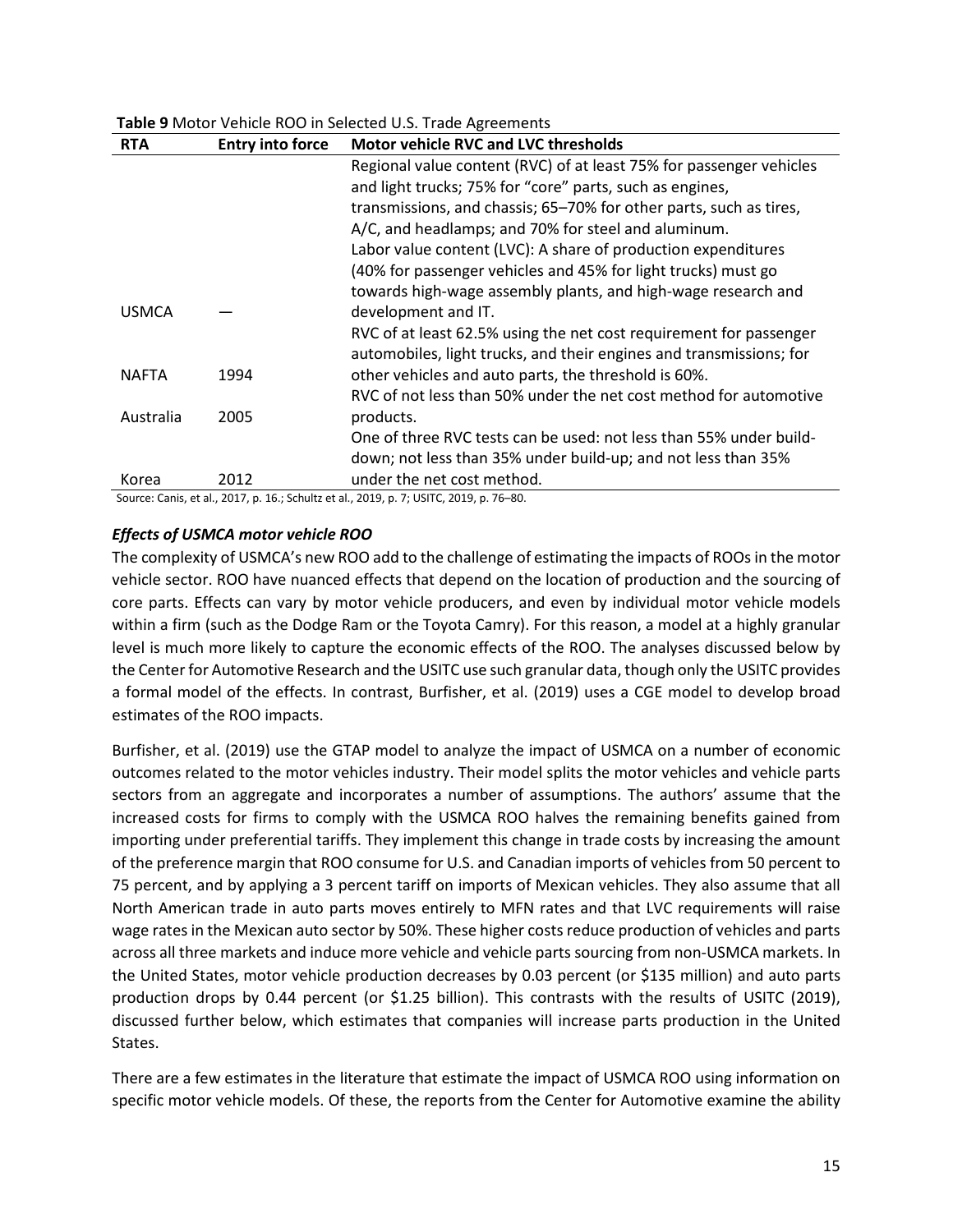of vehicle models currently produced in North America to comply with USMCA ROO, and assume that vehicle models not in compliance will pay higher MFN tariffs rather than adjust the location of parts production—again, different from the treatment in USITC (2019). In the 2018 report, Dziczek et al. estimate that there are between 22 and 40 vehicle models imported from Canada or Mexico that qualify under NAFTA ROO that would not qualify under USMCA. These vehicle models represent 13–24 percent of all vehicles sold in the U.S. market in 2017. The authors assume that automakers would pay the higher MFN tariff rates on these vehicles, raising costs by \$470–2,200 per vehicle. USMCA would result in lower U.S. production and exports, and, assuming the manufacturers pass along the entire tariff cost to the consumer, at least 60,000–150,000 lost U.S. light vehicle sales. In the 2019 update of the report, Schultz et al. estimate that 24 imported vehicle models that currently qualify for NAFTA would not qualify for USMCA, resulting in a 0.22 percent increase in the U.S. consumer prices of vehicles assembled in Canada and a 1.70 percent increase in the prices of vehicles imported from Mexico. These price effects are in line with U.S. price changes estimated in USITC (2019), despite the difference in assumptions on sourcing.

To estimate the effects of USMCA ROO on the motor vehicle and parts sector, USITC (2019) uses a formal model of competition among motor vehicle producers in North America. The model simulates a new market equilibrium after the proposed change in the ROO and finds that parts manufacturers bring more production of parts to the United Statesto comply with the new ROO. The Commission's model examines the pricing and sourcing decisions for almost 400 vehicle models aggregated into four vehicle classes: small cars, mid- and full-size cars, multi-passenger vehicles, and pickup trucks. There is imperfect competition amongst the manufacturers within each of the vehicle classes, reflecting the high degree of market concentration in the industry.

The model addresses ROO by allowing manufacturers to change the sourcing of core vehicle parts, such as their engines and transmissions, from foreign sources to the United States. The RVC requirements shift parts production from non-North American sources, while the LVC requirements shift it from Mexico. The model required substantial granular data including: sales, sourcing data, and retail pricing at the vehicle model level; costs of production across different countries; employment and capital expenditures for production; as well as metrics from individual firms that provide expectations for sourcing adjustments as a result of the new ROO. The narrow focus of the model necessitates a number of assumptions for tractability. For example, the model assumes that manufacturer's costs increase in proportion to the level of vehicle production and that the variety of vehicle models available in each market does not change in response to the new ROO. Furthermore, because of limits on the availability of data, the impact of the new ROO on production costs and employment are only estimated for certain core components (engines and transmissions), whereas the ROO in USMCA also apply to many other components of the vehicles. Also, the partial equilibrium model does not attempt to capture indirect employment effects of the ROO, particularly effects on downstream industries.

Table 10 reports the estimated effects of the automotive ROO in USMCA on the U.S. motor vehicle market. The shift in auto parts sourcing to the United States raises vehicle costs for the four classes of vehicles modeled. The price increase leads to a decline in vehicle sales of 0.40 to 2.35 percent, for a total of 140 thousand fewer vehicles sold in the U.S. market. Production and exports of vehicles also decline, with 103 thousand fewer vehicles produced in North America. Imports from Mexico decrease across all vehicle classes while imports from Canada are mixed; small cars and multi-passenger vehicles decrease, imports of mid- to full-size cars grow, and imports of pickup trucks remain relatively unchanged. These decreases in imports are partly offset by an increase in imports from the rest of the world. The model also estimates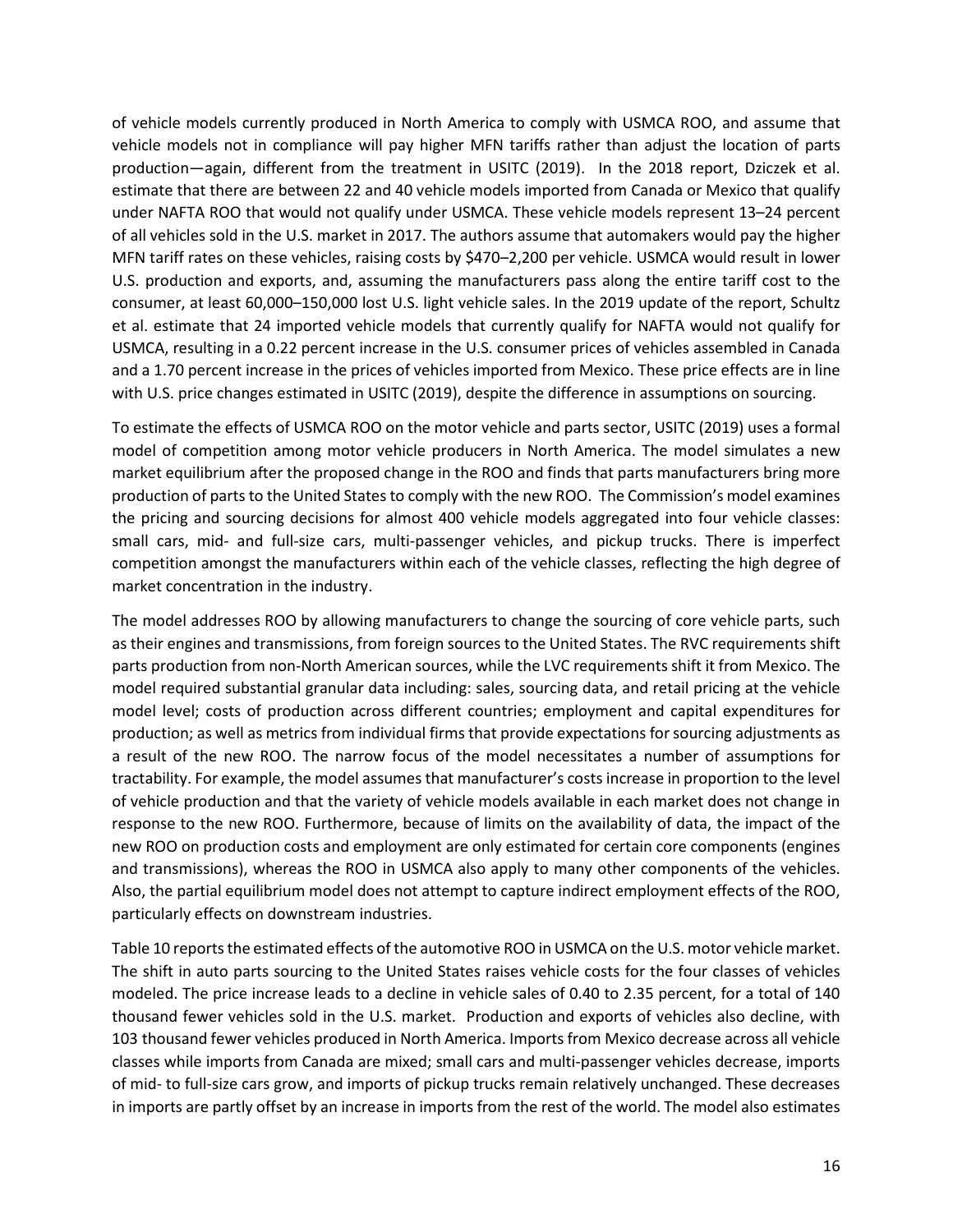that, while employment in the motor vehicle production declines, by 1,600 jobs, employment in the production of engines and transmissions increases by 29,700 jobs, for a net increase of 28,100 U.S. jobs in the combined motor vehicles and parts sector.

|                                   |                   | Mid- to full- | Multi-passenger | <b>Pickup</b> |
|-----------------------------------|-------------------|---------------|-----------------|---------------|
| Change                            | <b>Small cars</b> | size cars     | vehicles        | trucks        |
| Average vehicle price             | 1.61              | 0.42          | 0.53            | 0.37          |
| Vehicle sales                     | $-2.35$           | $-0.59$       | $-0.40$         | $-0.51$       |
| Vehicle production                | $-2.96$           | $-1.23$       | $-0.94$         | $-0.07$       |
| Exports of vehicles to Canada     | $-3.53$           | 1.24          | $-1.21$         | 0.02          |
| Exports of vehicles to Mexico     | $-5.99$           | $-2.42$       | $-0.52$         | 0.03          |
| Imports of vehicles from Canada   | $-2.15$           | 1.00          | $-0.72$         | 0.00          |
| Imports of vehicles from Mexico   | $-9.55$           | $-0.88$       | $-3.31$         | $-2.26$       |
| Imports of vehicles from the rest |                   |               |                 |               |
| of the world                      | 3.92              | 1.04          | 1.33            | 0.00          |

**Table 10** Estimated changes in the U.S. market due to the USMCA's automotive ROOs (percent changes relative to the baseline)

Source: USITC, *United States-Mexico-Canada Agreement*, 2019.

## **Conclusion**

This paper provides the first comprehensive assessment of ROO in all U.S. trade agreements. Broadly, U.S. agreements follow two models: one for MENA countries based on Israel, largely based on RVC criteria; and the other for non-MENA countries more closely aligned with NAFTA, with most rules based on change in tariff classification. Although NAFTA has been presented in the literature as a model of U.S. agreements, the analysis here shows that NAFTA is idiosyncratic, with a greater reliance on RVC criteria than found in other non-MENA RTAs. Hence, ROO analysis based on NAFTA may not be representative of ROO effects in all U.S. agreements.

Across all U.S. agreements, RVC criteria account for a substantial share (35.4 percent) of all ROO, and in the five RTAs with MENA countries, RVC criteria account for at least 86 percent of all ROO. The United States is not alone in its use of value-added criteria, with substantial use in European and Asia-Pacific agreements as well (Estevadeordal and Suominen, 2004). Despite the prevalence of these criteria, previous studies have not examined whether foreign value added is a determinant of the type of ROO used in agreements or, similarly, whether higher value added in exports allows for greater utilization of preferences. This study provides a first look at these issues. Regarding the effect of higher value added on preference utilization, the information presented here at the level of the sector does not show clear trends. Further analysis in a gravity framework at the level of the product (i.e., HS 6-digit) could be quite informative, provided that econometric issues, such has how to properly control for multilateral resistance terms in a single-country framework, can be properly controlled for. We are hoping to turn to this topic in subsequent work.

The negotiations for the USMCA have brought new attention to the effects of ROO in policy analysis, particularly in the motor vehicle sector. Our analysis shows that, relative to other sectors, the motor vehicle sector has an unusually high reliance on multiple types and combinations of ROO, such as CTC, RVC, CTC and RVC, CTC or RVC, and CTC and/or RVC. And within this diversity, NAFTA again stands out, with more use of RVC criteria among motor vehicle ROO and a higher RVC threshold of 60–62.5 percent.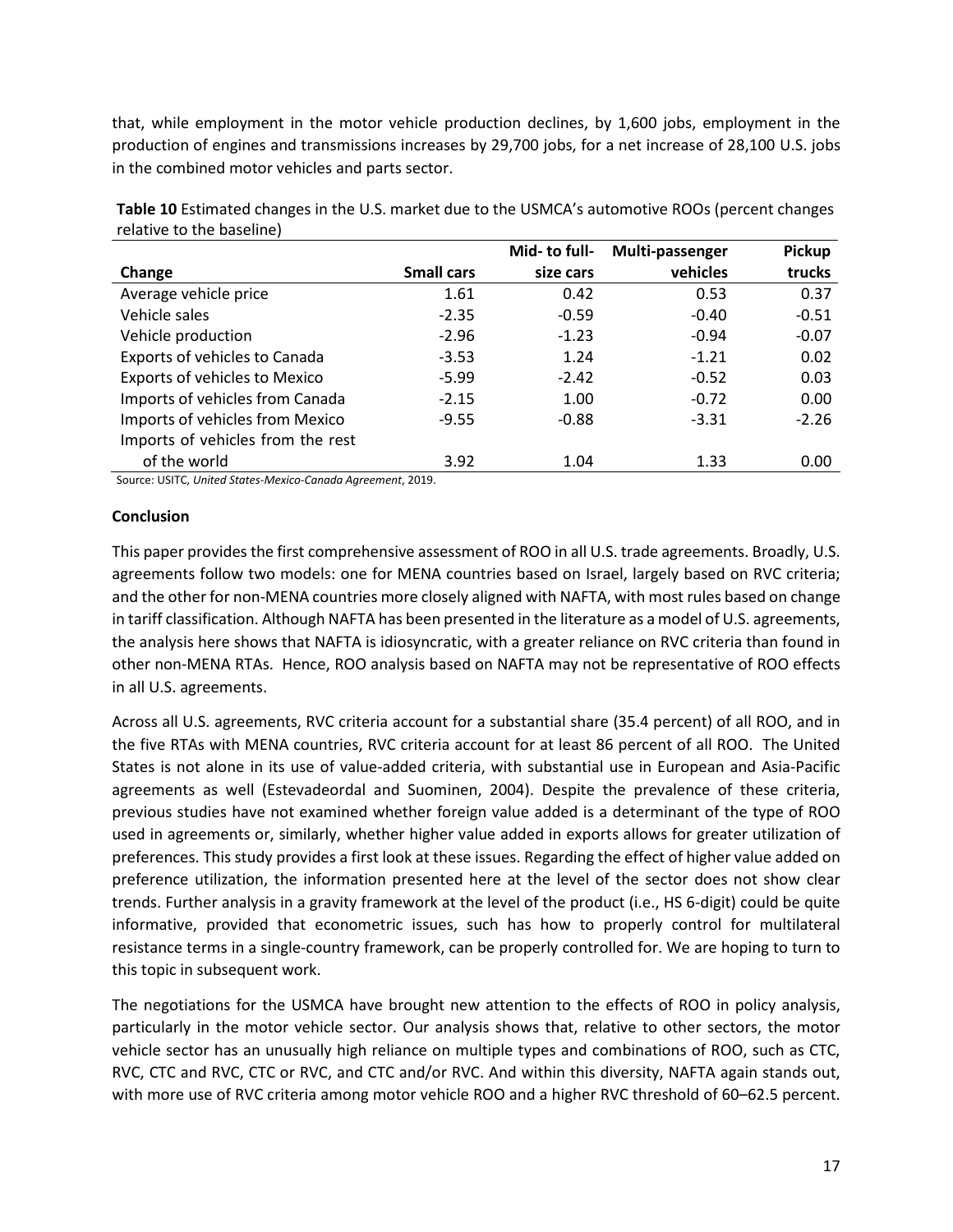The proposed USMCA ROO build on the NAFTA ROO, adding new requirements such as labor value content. The small literature on the effects of the proposed motor vehicle ROO in USMCA shows that analyzing these complex requirements in detail requires purpose-built models and data at or below the level of the firm. Although there are several approaches to estimating the effects of USMCA in the sector, and competing assumptions about whether parts makers will relocate production to the United States to meet the new ROO, studies agree that the agreement will raise vehicle prices, lower U.S. sales and production of vehicles, and increase sourcing from non-USMCA markets. Because ROO affect vehicle producers in the industry differently, and even within a firm the ROO affect their individual vehicle models differently, a model at the highly granular level is much more able to capture the economic effects of the ROO.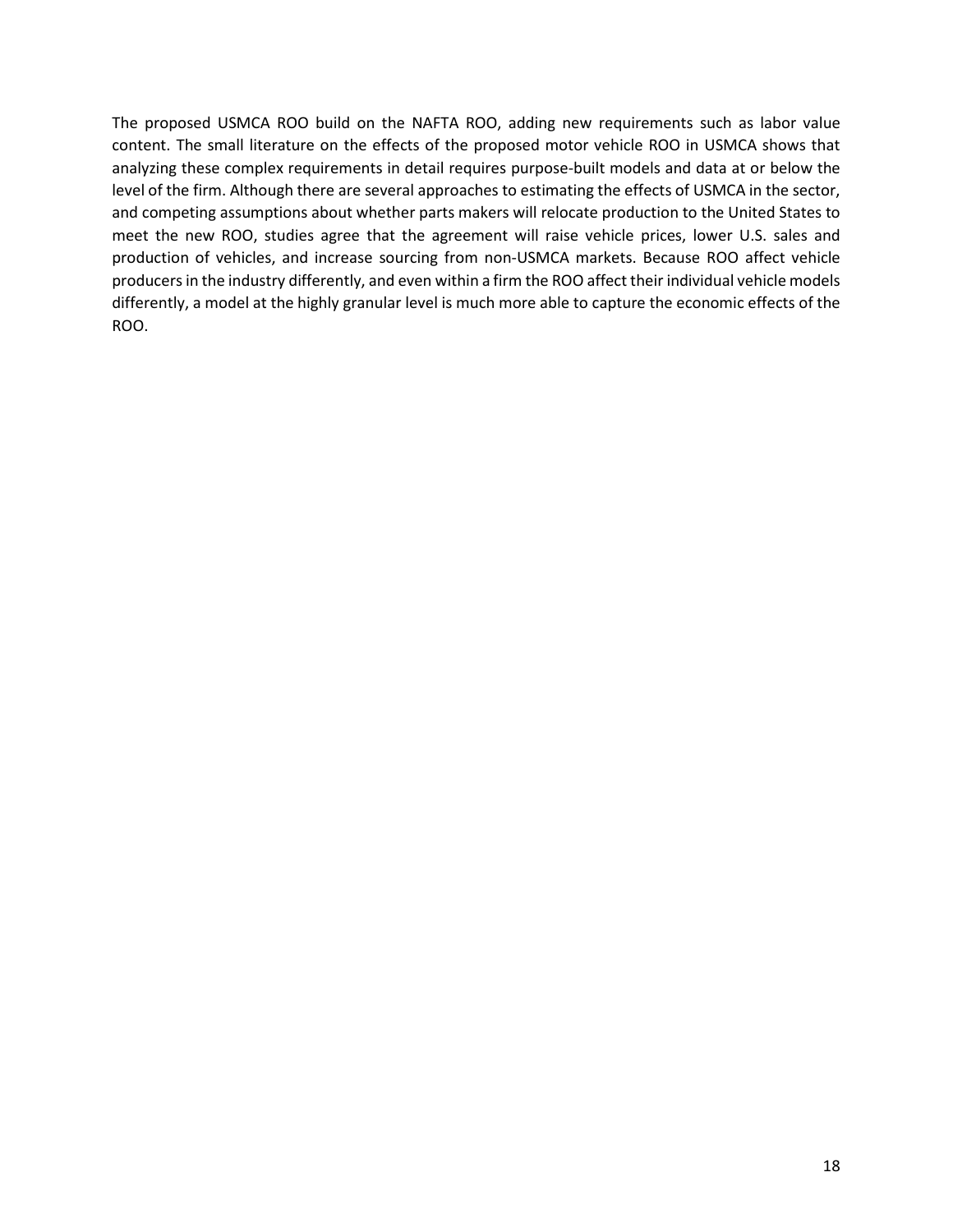#### **References**

- Andersson, Anna. "Export performance and access to intermediate inputs: the case of rules of origin liberalisation." *The World Economy* 39, no. 8 (2016): 1048–1079.
- Bashar H. Malkawi, n.d., "Rules of Origin under US trade agreements with Arab countries: Are they helping and hindering free trade?" [https://bilaterals.org/?rules-of-origin-under-us](https://bilaterals.org/?rules-of-origin-under-us-trade&lang=es)[trade&lang=es.](https://bilaterals.org/?rules-of-origin-under-us-trade&lang=es)
- Bensassi, Sami, Laura Márquez-Ramos, and Inmaculada Martínez-Zarzoso. "Economic integration and the two margins of trade: The impact of the Barcelona process on North African countries' exports." *Journal of African Economies* 21, no. 2 (2012): 228–265.
- Bombarda, Pamela, and Elisa Gamberoni. "Firm heterogeneity, rules of origin, and rules of cumulation." *International Economic Review* 54, no. 1 (2013): 307–328.
- Burfisher, Mary, Frederic Lambert, and Troy Matheson. "NAFTA to USMCA: What is Gained?" IMF Working Paper WP/19/73, 2019.
- Cadestin, Charles, Julien Gourdon, and Przemyslaw Kowalski. "Participation in Global Value Chains in Latin America." OECD Policy Working Paper (2016).
- Cadot, Olivier, Céline Carrère, Jaime De Melo, and Alberto Portugal-Pérez. "Market access and welfare under free trade agreements: textiles under NAFTA." *The World Bank Economic Review* 19, no. 3 (2005): 379–405.
- Cadot, Olivier, Céline Carrère, Jaime De Melo, and Bolormaa Tumurchudur. "Product-specific rules of origin in EU and US preferential trading arrangements: an assessment." *World Trade Review* 5, no. 2 (2006a): 199–224.
- Cadot, Olivier, Antoni Estevadeordal, and Akiko Suwa-Eisenmann. "Rules of origin as export subsidies." In *The origin of goods: Rules of origin in regional trade agreements*. Oxford University Press on Demand (2006b).
- Cadot, Olivier, and Lili Yan Ing. "How Restrictive Are ASEAN's Rules of Origin?" *Asian Economic Papers* 15, no. 3 (2016): 115–134.
- Canis, Bill, M. Angeles Villarreal, and Vivian C. Jones. "NAFTA and Motor Vehicle Trade," CRS report 7- 5700, Congressional Research Services (2017), Washington, DC.
- Carrère, Céline, and Jaime de Melo. ''Are Different Rules of Origin Equally Costly? Estimates from NAFTA.'' Discussion Paper 4437. London: Centre for Economic Policy Research (2005).
- Carrère, Céline, Jaime De Melo, and Bolormaa Tumurchudur. "Disentangling market access effects of preferential trading arrangements with an application for ASEAN members under an ASEAN–EU FTA." *World Economy* 33, no. 1 (2010): 42–59.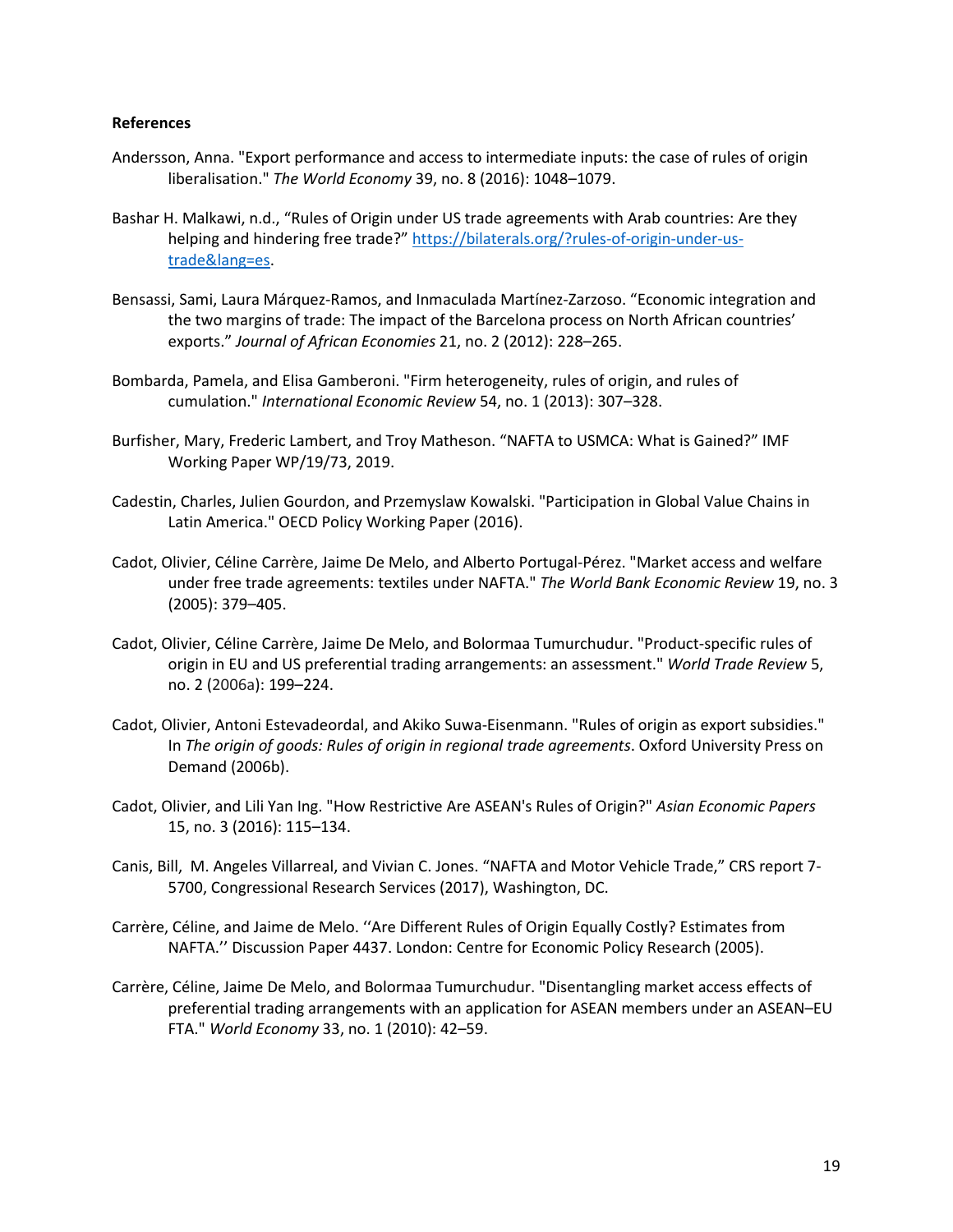- Conconi, Paola, Manuel García-Santana, Laura Puccio, and Roberto Venturini. "From final goods to inputs: the protectionist effect of rules of origin." *American Economic Review* 108, no. 8 (2018): 2335–65.
- Council of Economic Advisers, 2009. *Annual Report of the Council of Economic Advisers*. Washington, DC. [https://www.govinfo.gov/content/pkg/ERP-2009/pdf/ERP-2009.pdf.](https://www.govinfo.gov/content/pkg/ERP-2009/pdf/ERP-2009.pdf)
- Dziczek, Kristin, Michael Schultz, Bernard Swiecki, and Yen Chen. "NAFTA Briefing: Review of current NAFTA proposals and potential impacts on the North American automotive industry." Center for Automotive Research, 2018.
- Estevadeordal, Antoni. "Negotiating Preferential Market Access: The Case of the North American Free Trade Agreement." *Journal of World Trade* 34, no. 1 (2000).
- Estevadeordal, Antoni and Kati Suominen. "Rules of Origin: A world map and trade effects." Paper prepared for the Seventh Annual Conference on Global Economic Analysis (2004).
- Estevadeordal, Antoni, and Kati Suominen. "What are the Effects of Rules of Origin on Trade." (2005). [https://www.semanticscholar.org/paper/What-Are-The-Effects-of-Rules-of-Origin-on-Trade-](https://www.semanticscholar.org/paper/What-Are-The-Effects-of-Rules-of-Origin-on-Trade-Estevadeordal-Suominen/b8096b4ba06f5d96aeb9b5a072cc343c5597e786)[Estevadeordal-Suominen/b8096b4ba06f5d96aeb9b5a072cc343c5597e786.](https://www.semanticscholar.org/paper/What-Are-The-Effects-of-Rules-of-Origin-on-Trade-Estevadeordal-Suominen/b8096b4ba06f5d96aeb9b5a072cc343c5597e786)
- Felbermayr, Gabriel, Feodora Teti, and Erdal Yalcin. "Rules of origin and the profitability of trade deflection." *Journal of International Economics* 121 (2019).
- Francois, Joseph, Bernard Hoekman, and Miriam Manchin. "Preference erosion and multilateral trade liberalization." *World Bank Economic Review* 20, no. 2 (2006): 197–216.
- Harris, Jeremy. *Measurement and Determination of Rules of Origin in Preferential Trade Agreements (PTA's)*. Ph. D. thesis (2007).
- Hayakawa, Kazunobu, and Nuttawut Laksanapanyakul. "Impacts of common rules of origin on FTA utilization." *International Economics and Economic Policy* 14, no. 1 (2017): 75–90.
- Herin, Jan. 1986. "Rules of Origin and Differences between Tariff Levels in EFTA and in the EC." Occasional Papers, v. 13, European Free Trade Association Secretariat, Geneva.
- Keck, Alexander, and Andreas Lendle. "New evidence on preference utilization." World Trade Organization Staff Working Paper No. ERSD-2012-12 (2012).
- Kelleher, Sinéad. *Playing by the rules? The development of an amended index to measure the impact of rules of origin on intra-PTA trade flows*. No. 12/22. Working Paper Series, 2012.
- Kim, Sangkyom, Innwon Park, and Soonchan Park. "Trade-creating regime-wide rules of origin: a quantitative analysis." *Applied Economics Letters* 20, no. 11 (2013): 1056–1061.
- Park, Innwon, and Soonchan Park. "Best practices for regional trade agreements." *Review of world economics* 147, no. 2 (2011): 249–268.